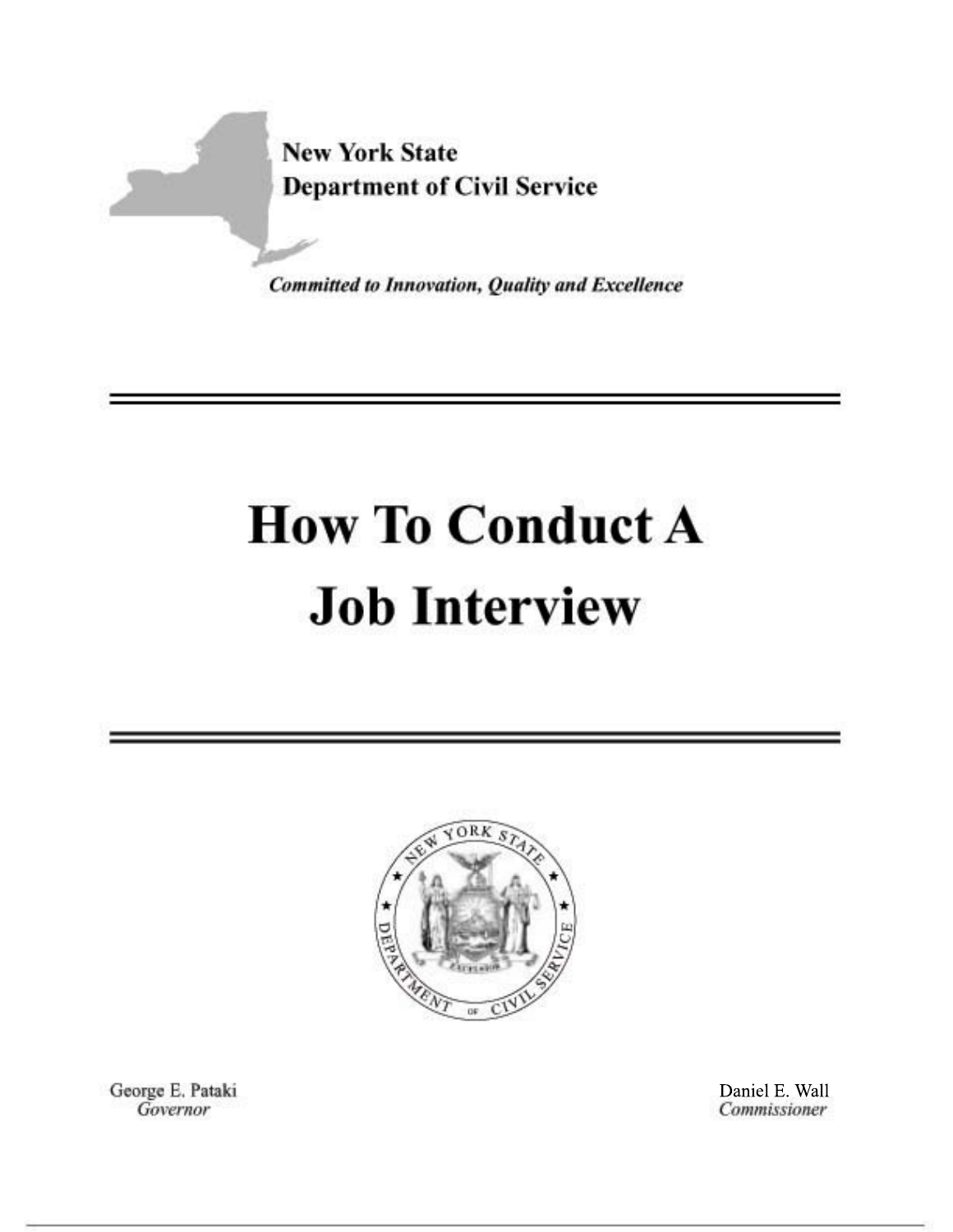#### **New York State Department of Civil Service**

*Committed to Innovation, Quality and Excellence*

# **How To Conduct A Job Interview**

# *Contents*

*Planning the Interview 1*

# *Questions You May/May Not Ask 5*

*Conducting the Interview 15*

> *Post Interview 20*

# *Appendix 24*

*Documentation Sample Interviewing Questions Interview Schedule Evaluation Worksheet History and Reference Form Interviewing Check Sheet*

*This publication is available on the Department of Civil Service web site at http://www.cs.state.ny.us.*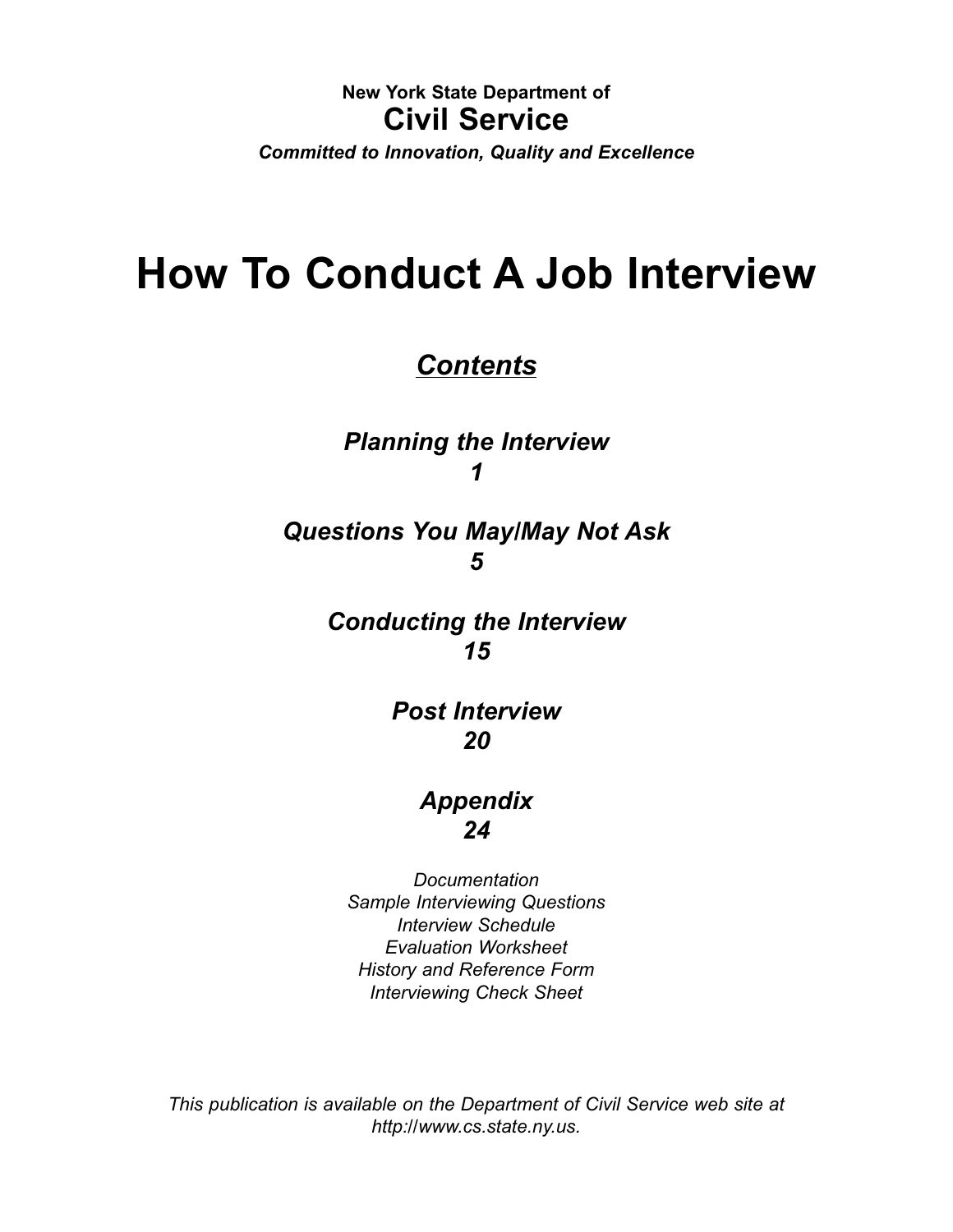# *Planning the Interview*



A job interview provides a valuable opportunity for you and the candidate to learn more about each other. Learning more about candidates will enable you to predict more accurately how each candidate might perform in the specific position to be filled. Candidates also have a right to learn about the job for which they are interviewed. You can get the most from the interview by carefully planning in advance what you want to learn from candidates as well as what they will need to learn from you.

There are seven critical areas to focus on before meeting with the candidate:

# **1. What the Job Requires**

- Define the job and what qualifications are required.
- Identify the essential duties and responsibilities of the position and any working conditions that have a significant impact on the performance of those duties and responsibilities.
- Prepare to discuss the job briefly, in terms that the candidate can readily understand, remembering that the candidate is also making an employment decision.

# **2. Information You Need From the Candidate to Predict His or Her Success in the Job**

• Develop a limited set of specific questions pertaining to the essential duties and responsibilities of the position to probe for the candidate's strengths and weaknesses (see page 27).

#### **3. Outline the Interview Process**

- Include the basic elements discussed under "Conducting the Interview" (see page 15). This will provide you with a framework for interviewing all candidates on a consistent basis and ensure that all important areas have been covered. It will also make it easier for you to observe and assess each candidate and keep the discussion to the point. This plan can be modified as the conversation progresses.
- Preparation, combined with a review of the candidate's application and/or resume, demonstrates that you have looked at the information the candidate supplied. This can be encouraging to the candidate and can assist in establishing rapport.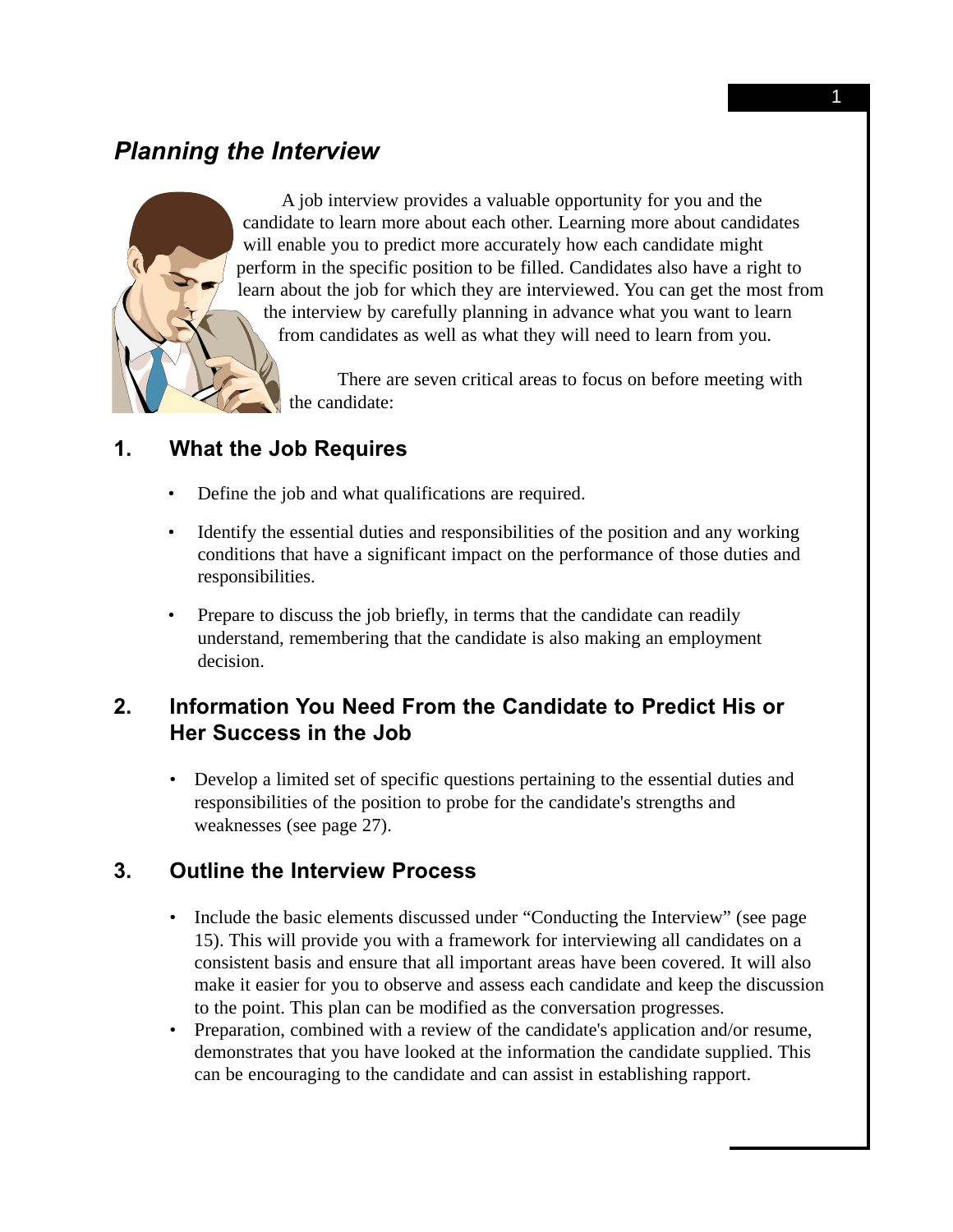# **4. Record and Summarize Observations about Each Candidate**

• Develop a form or standardized format to use in the interview (see sample forms on page 29).

# **5. Schedule Interviews**

- Enough time should be scheduled with each candidate to allow for a relaxed, unhurried interview. Whether or not you have a Personnel Office to assist you, it is your responsibility to see that all the steps in the interview process are carried out within a sufficient time period.
- Do not schedule too many interviews for one day.
- Do not take weeks to conduct interviews that can be handled in a few days.



- Consider the location of the interview site, its accessibility to candidates with disabilities and the distance a candidate will have to travel. Make arrangements for a meeting room to conduct the interviews, if needed.
- Consider days of religious observance that might affect a candidate's availability.
- Arrange for any reasonable accommodations that are requested by candidates.
- Develop a schedule that does not adversely affect your other office responsibilities.
- Notify co-workers that you are not to be interrupted for matters that can wait until after the interview. Your focus and attention is centered on the interview.

# **6. Notify the Candidate**

- Typically, the Office of Human Resources telephones the candidate to invite him or her to an interview. The invitation should include the following information:
	- 1. Title of the position and the salary offered.
	- 2. Status of the position (permanent, temporary, etc.).



**2**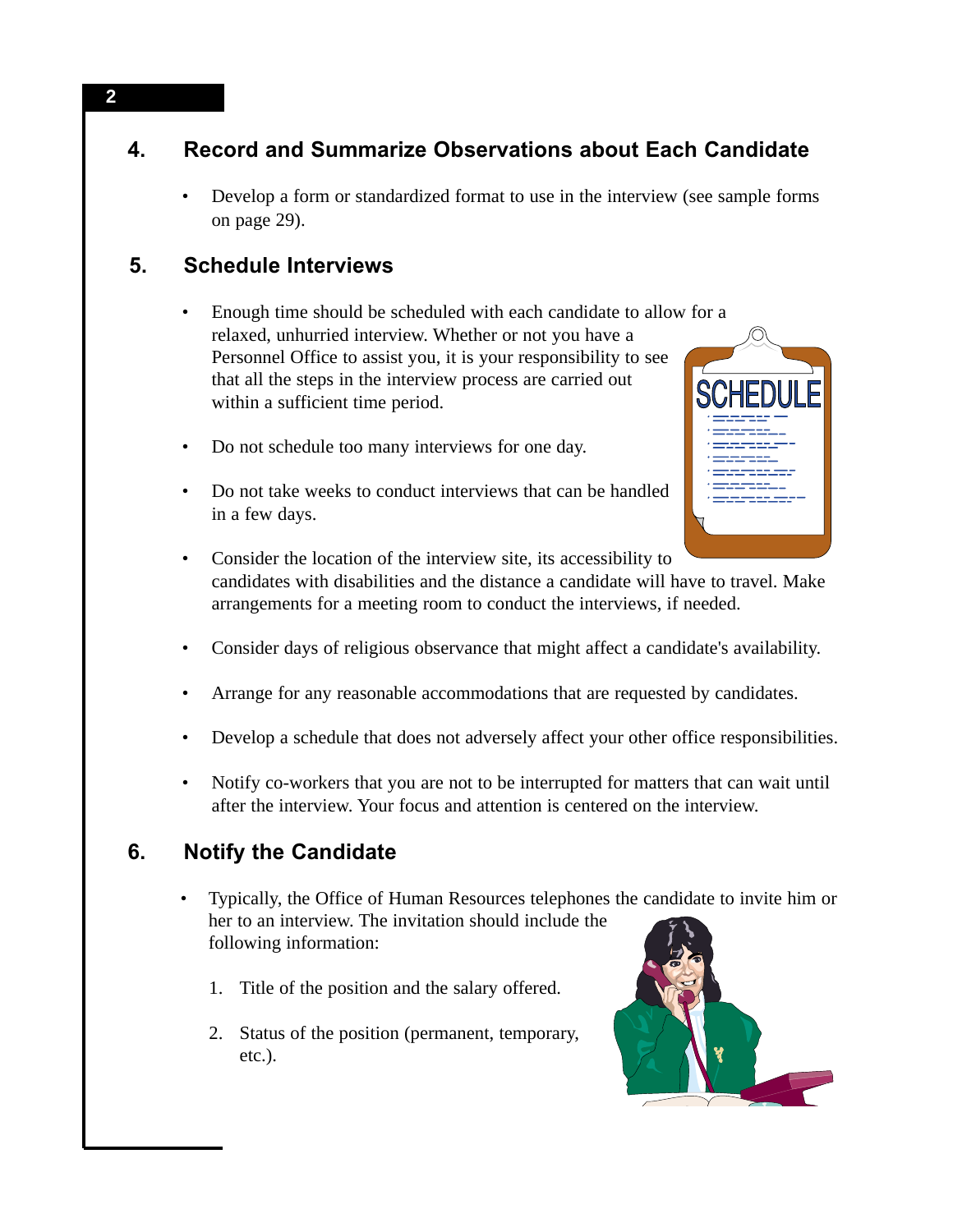- 3. Time, location of the interview and directions.
- 4. Name of the interviewer.
- 5. Where the candidate should report.
- 6. Any information required at or prior to the interview, such as a resume or samples of prior work products.
- 7. Notification that it is your agency's policy to provide reasonable accommodation to people with disabilities to effectively participate in the interview process and directions for requesting a reasonable accommodation, as required by the Americans with Disabilities Act.
- 8. Procedures for cancellation (if necessary) and rescheduling, including the telephone number of the contact person.
- 9. Consequences of not responding or failure to appear for the interview.

#### **7. Review the Candidate's Application, Resume or Other Related Material**

Typically, the Office of Human Resources will:

- Review all candidate materials before the interview.
- Provide blank personal history/interview forms to the candidates before the interview, if necessary.
- When reviewing personal history forms, it is important to note:
	- 1. Vagueness about employment history–i.e., starting and ending dates, duties and titles.
	- 2. Insufficient responses to questions/items.
	- 3. Inconsistencies or gaps in employment/education background.
	- 4. Reasons for leaving the previous job (if appropriate).
	- 5. Spelling and/or vocabulary errors.
	- 6. Incorrect interpretation of instructions.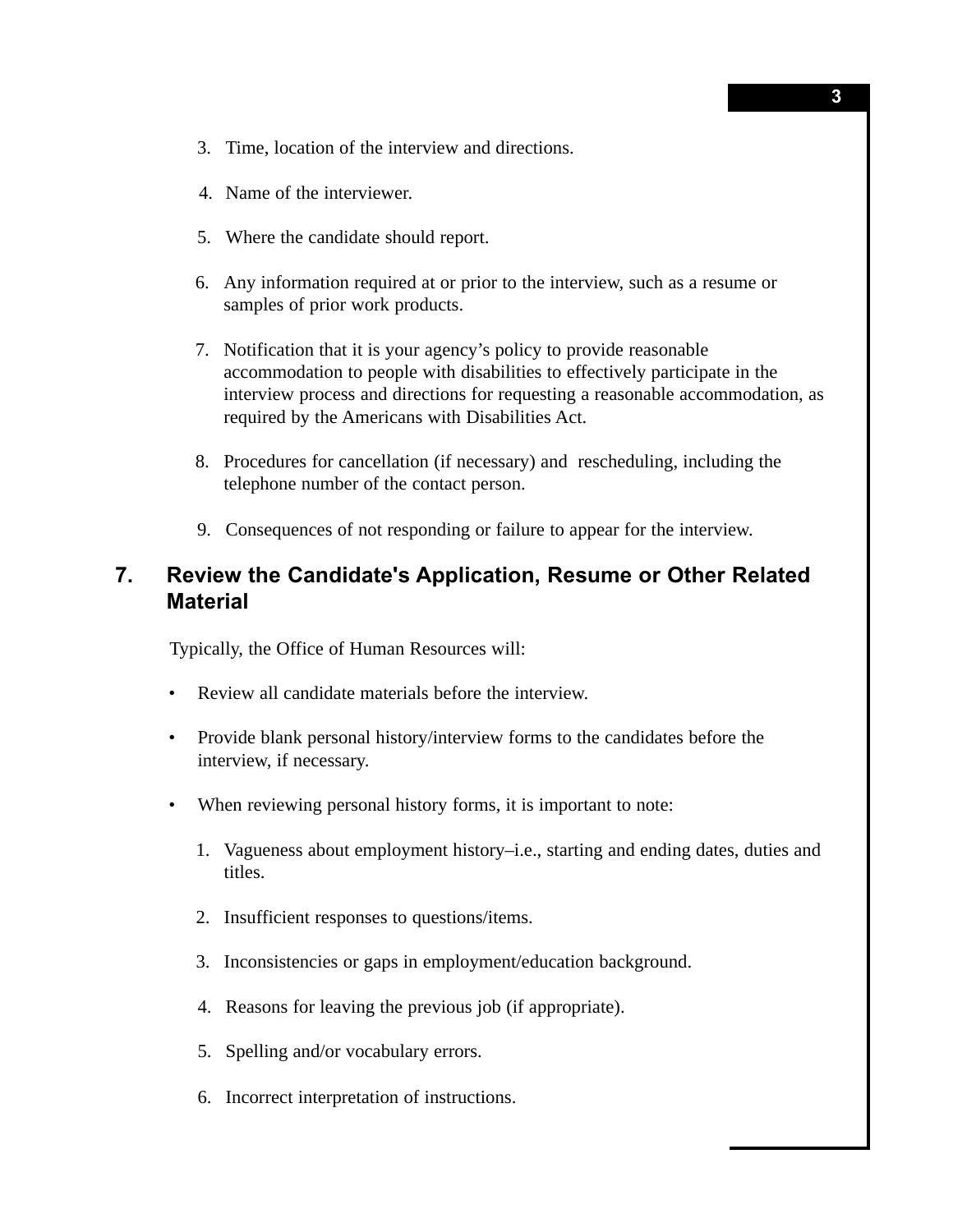- When reviewing resumes, look for:
	- 1. Work and education experience from which you can develop evaluative questions.
	- 2. What the individual considers important in his/her background, which may enable you to better understand the candidate's personality and goals.
	- 3. How the candidate may have prepared the resume to show him or herself in the best possible light.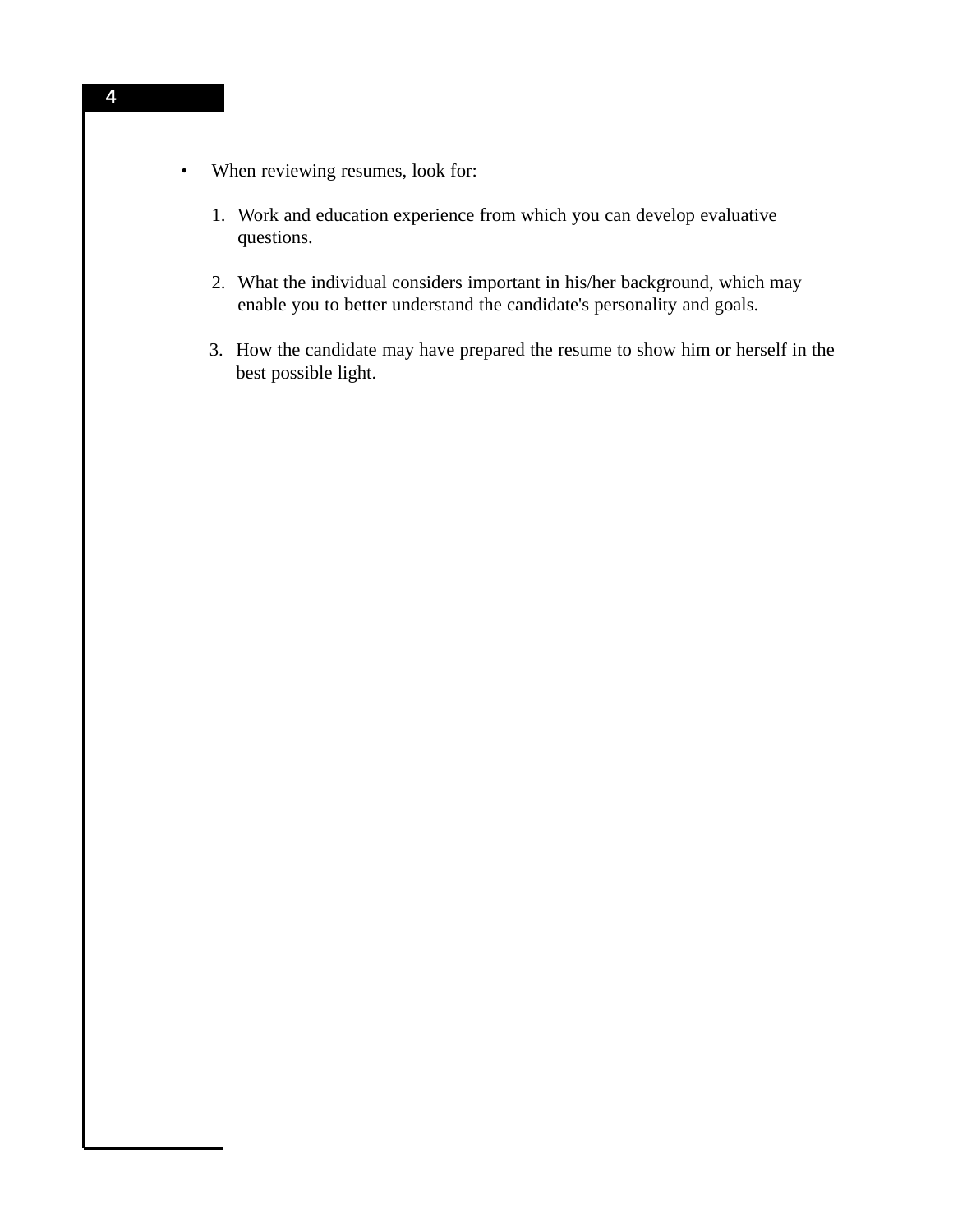# *Questions You May/May Not Ask*

The New York State Human Rights Law prohibits discrimination in employment because of the race, creed, color, national origin, sex, disability, genetic predisposition (at risk of having a disease or disability) or carrier status (at risk of having children with a disease or disability), marital status or arrest record of a candidate. Further, except for certain positions involving health or safety, or where the individual's presence on the job is essential, the Human Rights Law prohibits employers from disqualifying a candidate because of his or her religious observance requirements. The Human Rights Law also makes it unlawful to deny a candidate employment because he or she has been convicted of one or more criminal offenses or because he or she lacks "good moral character," when such denial is in violation of Article 23-a of the Correction Law.

Additionally, New York State agencies are prohibited by Executive Order from discriminating on the basis of sexual orientation.

During the job interview, it is unlawful to ask questions that *directly or indirectly* seek to provide information about certain factors. The Human Rights Law prohibits employers from asking a candidate questions, directly or indirectly, about a candidate's age, race, creed, color, national origin, sex, disability, genetic predisposition or carrier status, marital status or arrest record, unless based upon a *bona fide* occupational qualification.

The following are examples of questions that you can and cannot ask:

#### **Name**

#### *Not Permissible*

- To inquire as to a candidate's preferred title, such as Miss, Ms. or Mrs.
- To ask the prior name(s) of a candidate whose name has been changed by court order or otherwise.
- To ask the maiden name of a married woman.

#### *Permissible*

• Questions about a change of name, use of an assumed name or nickname, in order to verify the qualifications stated by the candidate.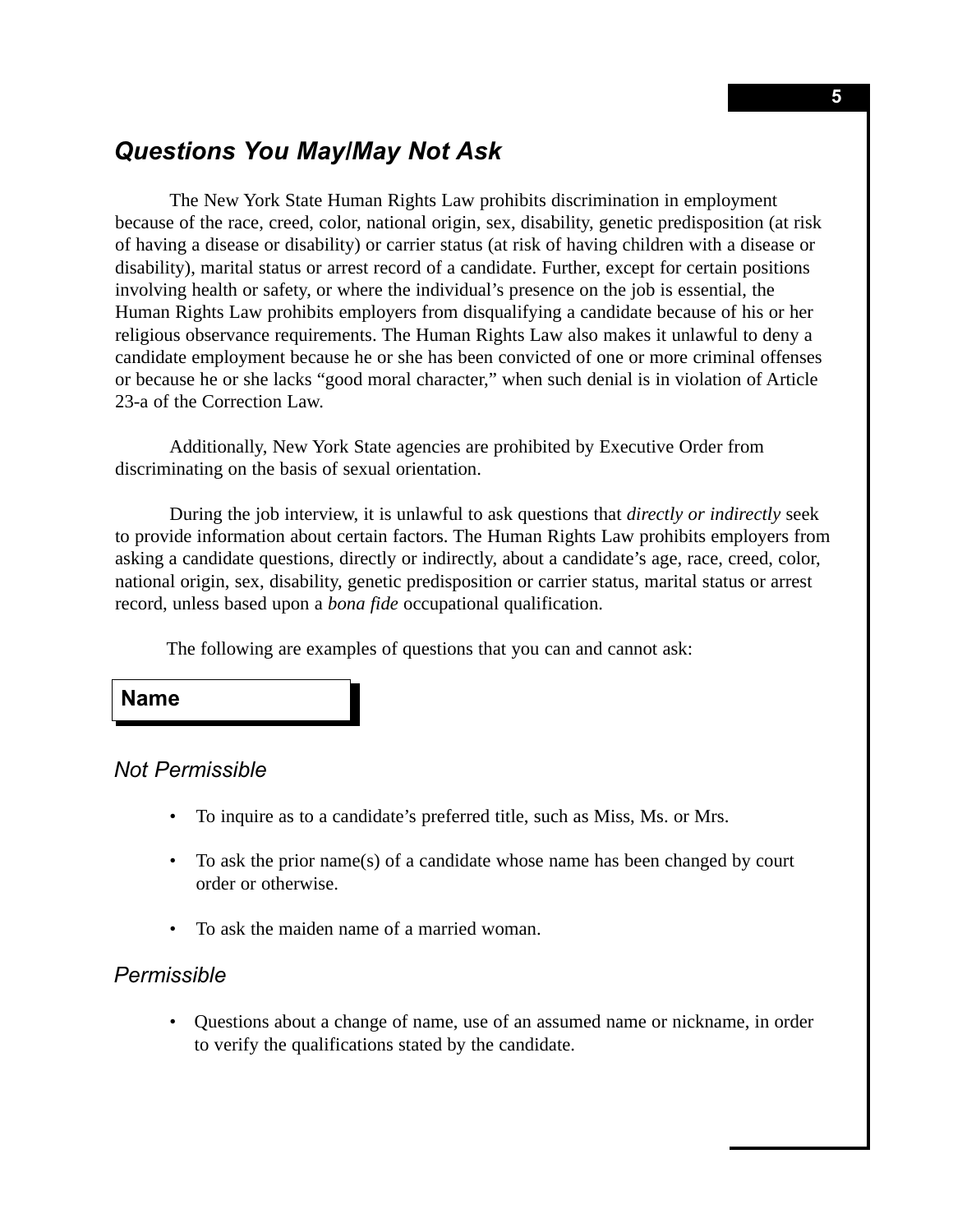# **Personal Information Address/Residency**

#### *Not Permissible*

- To inquire about a foreign address, which may indicate national origin.
- To ask the names of and the candidate's relationship to the person(s) with whom he or she resides.

#### *Permissible*

• To inquire as to the candidate's place of residence, and how long he or she has been a resident of New York State or a particular city.

#### **Citizenship**

#### *Not Permissible*

- Questions about the candidate's country of citizenship or the country from which the candidate's parents came.
- To inquire as to whether the candidate is naturalized or was born in the United States and/or when the candidate acquired citizenship.

#### *Permissible*

- To ask the candidate if he or she is legally eligible to work in the United States.
- To ask the candidate if he or she is a citizen where citizenship is a qualification for the position sought (e.g. probation officers, peace officers).

*Note: The EEOC Guidelines on* Discrimination because of National Origin *indicate that consideration of an applicant's citizenship may constitute evidence of discrimination on the basis of national origin. The EEOC provides that, where consideration of citizenship has the purpose or effect of discriminating against persons of a particular nationality, a person who is a lawfully immigrated alien, legally eligible to work, may not be discriminated against on the basis of his or her citizenship.*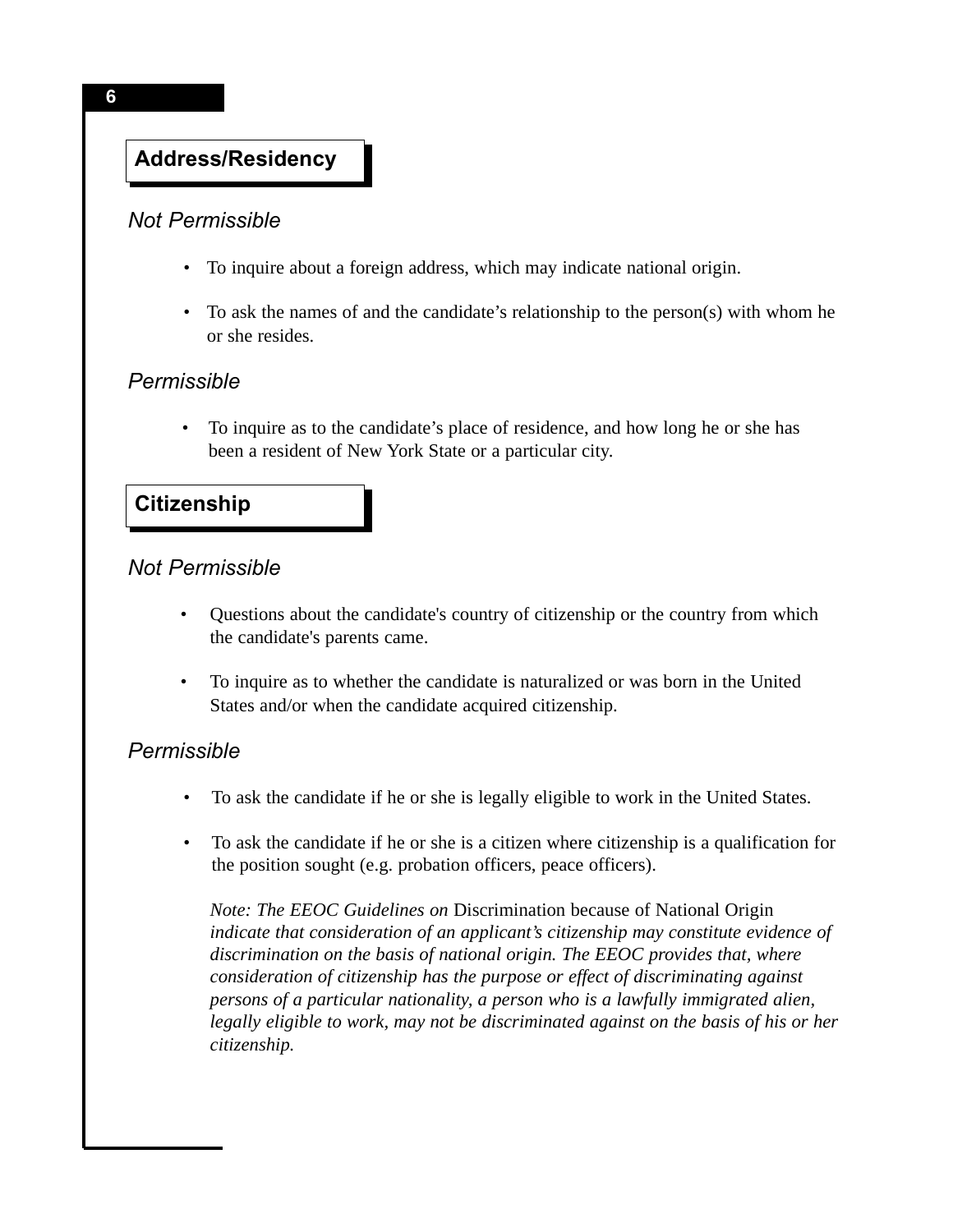## **Age**

#### *Not Permissible*

• For other than a minor, to ask the candidate his or her age, or to require proof of age or date of birth. If the candidate is 18 years of age or older, age cannot be a consideration in the decision to hire the candidate unless age is a *bona fide* occupational qualification for the position, or a maximum or minimum age is provided for in federal, State or local law.

#### *Permissible*

• To ask whether the candidate is 18 years of age or older and, if the candidate is not, to require proof of age in the form of a work permit or certificate of age.

#### **Family/Relatives**

#### *Not Permissible*

- To inquire as to the marital status, pregnancy, future child bearing plans, ability to reproduce, advocacy of any form of birth control or family planning, and number and age of children. (Information needed for health insurance and other purposes may be obtained if and when candidate is employed.) Title VII of the Civil Rights Act of 1964, as amended, makes it unlawful to ask candidates about child care arrangements.
- To inquire as to the number, names, addresses and ages of applicant's spouse, children or relatives.

#### *Permissible*

• To ask if any family members are employed by the agency.

#### **Marital Status**

#### *Not Permissible*

• It is not permissable to inquire whether a candidate is single, engaged, married or divorced.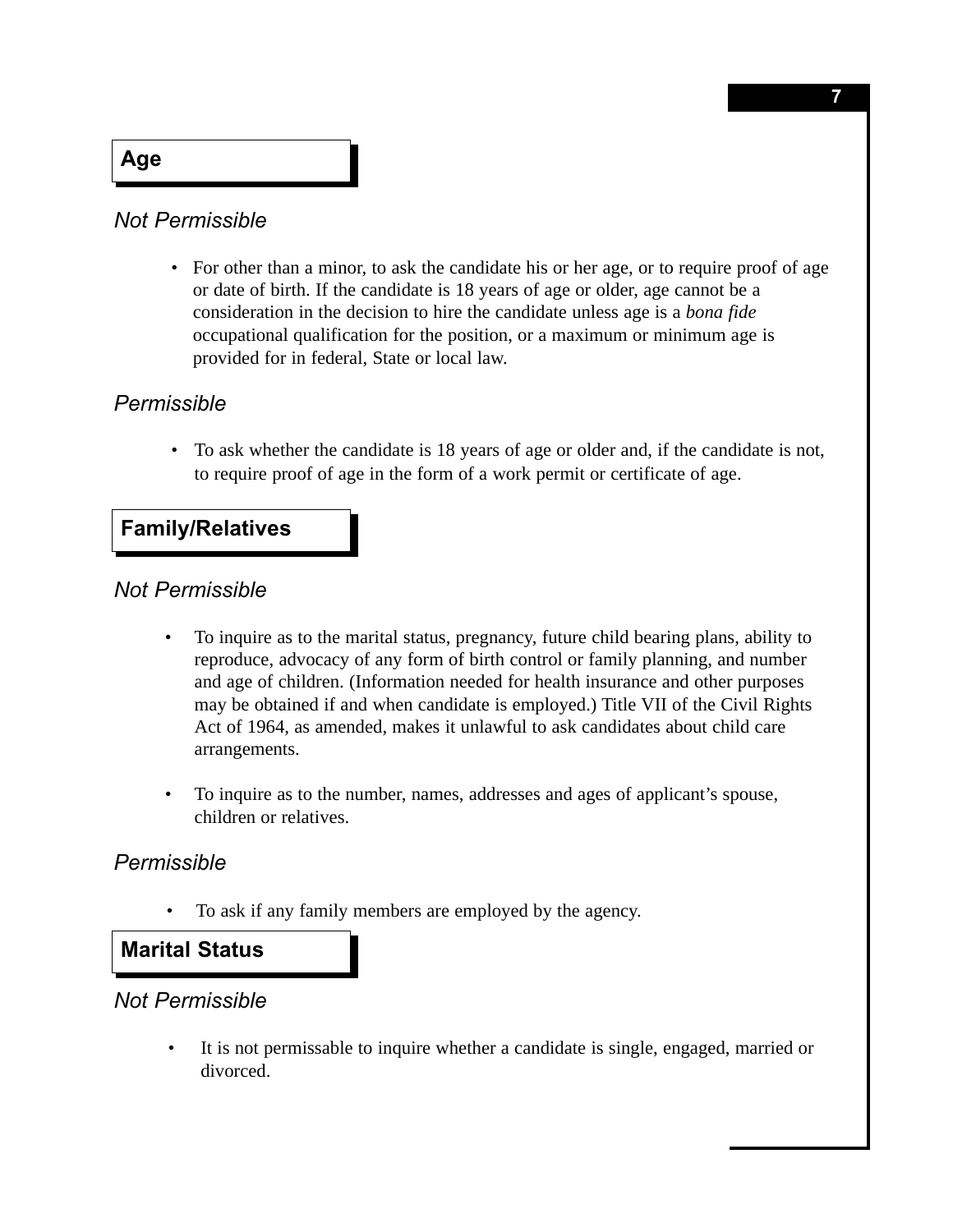# **Sexual Orientation**

#### *Not Permissible*

• It is not permissible to make any inquiries regarding sexual orientation.

# **Mobility/Travel/Ability to Get to Work**

• Inquiries as to a candidate's mobility or ability to travel should only be asked if they are essential to successful job performance. Such inquiries may tend to discriminate against older workers, people with disabilities and women. If the job requires travel or the ability to work at different locations, you may state the job requirements and ask the candidate if he or she is able to meet such requirements.

#### **Religion**

#### *Not Permissible*

• To inquire into a candidate's religious denomination or affiliations, parish or church, or whether they observe certain religious holidays.

#### *Permissible*

• To state the requirements of the job in terms of work schedule, such as the days of the week, workday and overtime, and ask the candidate whether he or she is able to meet such requirements. The EEOC cautions against asking questions regarding a candidate's availability to work on Friday evenings, Saturdays or holidays.

*Note: Title VII of the Civil Rights Act of 1964, as amended, and the Human Rights Law require employers and unions to accommodate the religious beliefs of employees and applicants, unless the accommodation would create an undue hardship.* 

# **Organizations**

#### *Not Permissible*

• To request a candidate to list all clubs, organizations, societies and lodges to which he or she belongs.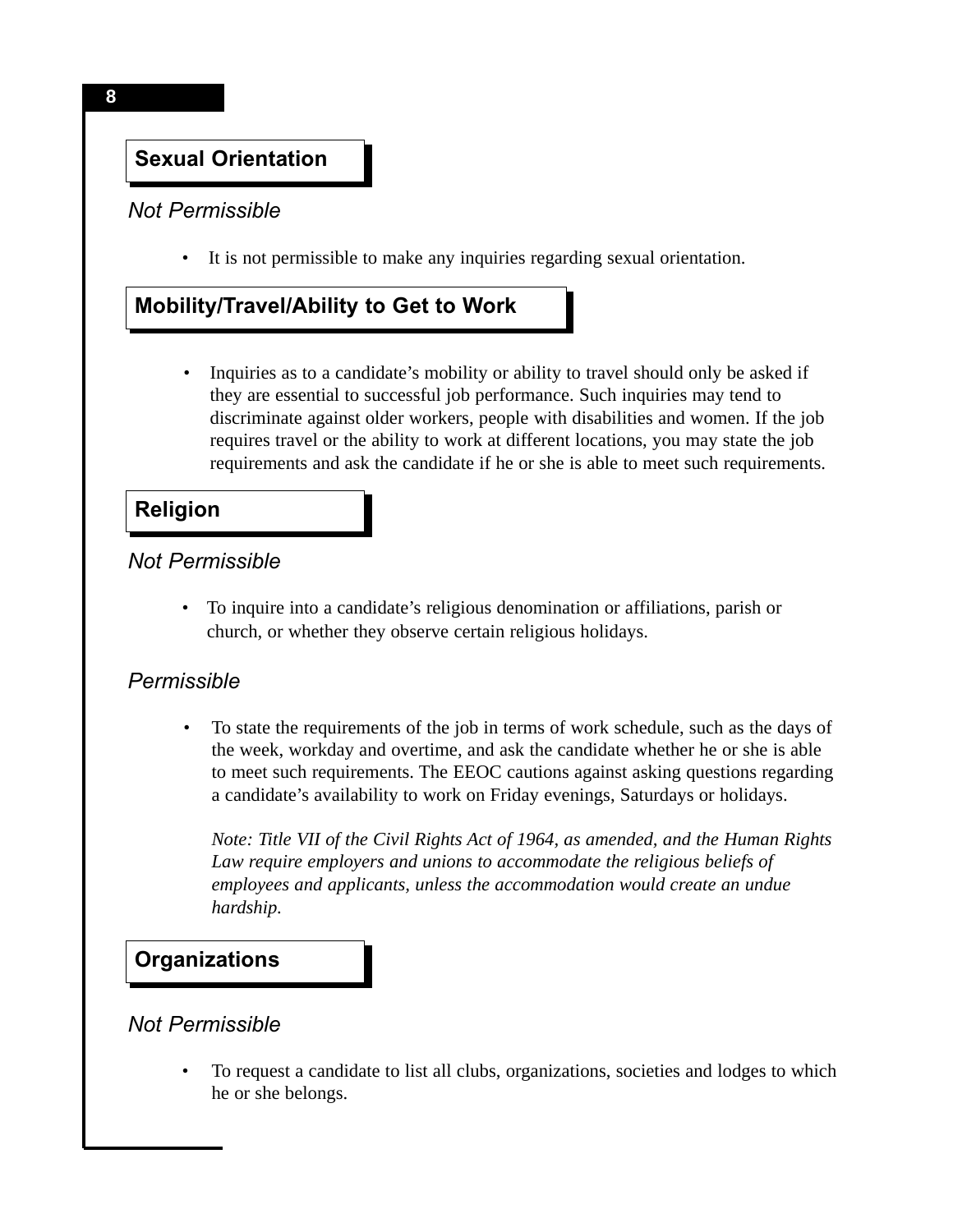#### *Permissible*

• To ask a candidate if he or she is a member of any organization that the candidate believes is relevant to his/her ability to perform the job.

# **Gender of Supervisor or Co-employees**

#### *Not Permissible*

• It is not permissible to ask a candidate how he or she would feel working for or with men or women.

# **Disability/Medical Inquiries**

#### *Not Permissible*

- The Americans with Disabilities Act makes it unlawful to ask a candidate about the existence, nature or severity of a disability. An employer may not ask a candidate with a disability how he or she became disabled.
- Additionally, an employer may not make inquires which would tend to elicit such information from a candidate.

For example, you should not ask about a candidate's use of sick leave, or whether he or she has ever filed for workers' compensation benefits or been injured on the job. You should not ask a candidate if he or she has a disability that would interfere with his or her ability to perform the job. Further, you may not ask a candidate if he or she has ever been treated for alcohol or mental health problems, drinks alcohol or takes prescription drugs.

• An employer may not ask a candidate how often he or she will require leave for treatment or how often they will need leave as a result of incapacitation because of a disability.

#### *Permissible*

• To inquire about a candidate's ability to perform the functions of a job, with or without reasonable accommodation. You may ask a candidate to describe or demonstrate how he or she would perform the job functions only if all applicants for the job title are asked to do so. Also, you may ask a particular candidate to describe or demonstrate performance if he or she has a known disability that may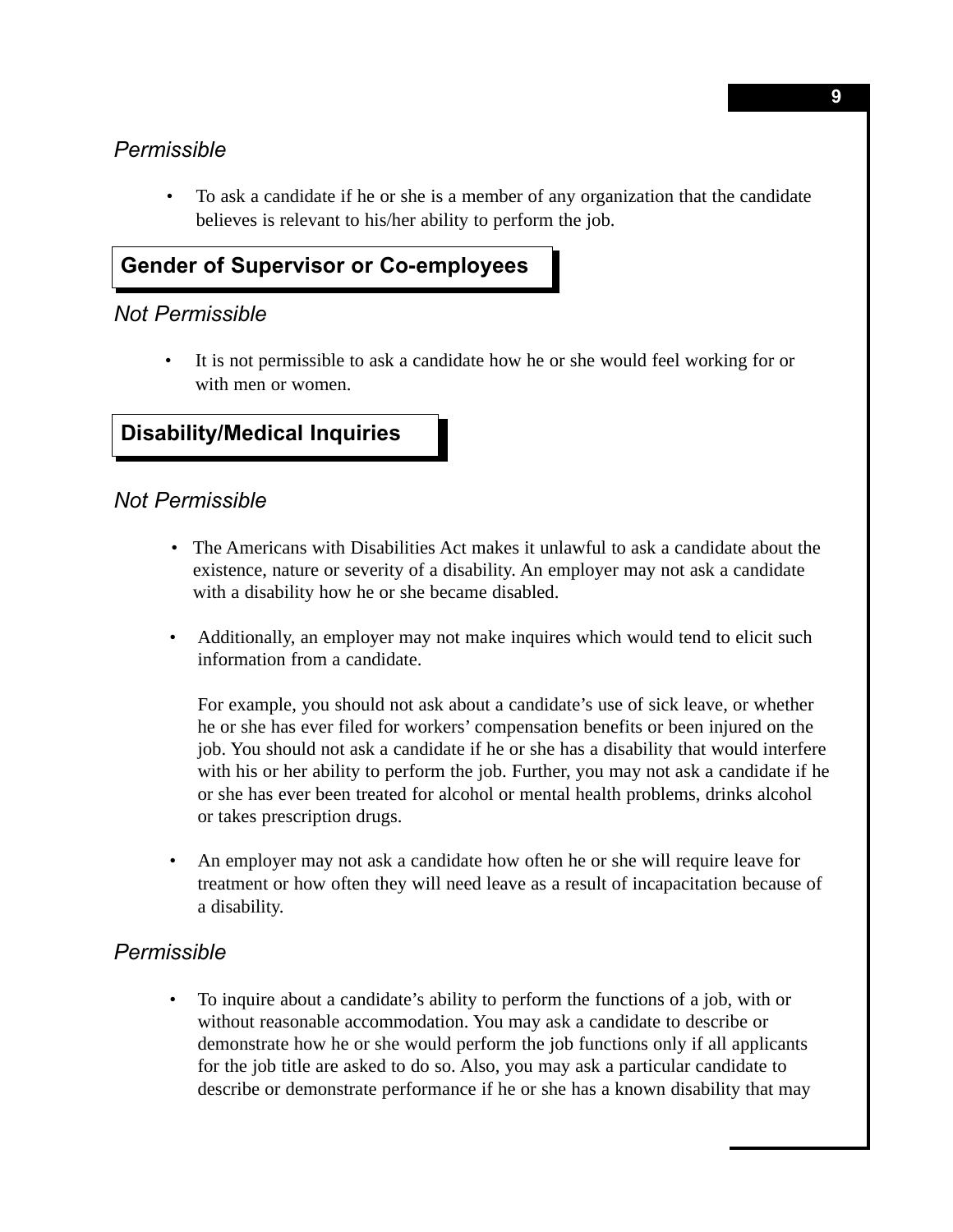interfere with or prevent the performance of a job-related function. In either case, if you request a candidate with a disability to demonstrate his or her ability to perform a job-related function, you must provide the reasonable accommodation, if one is needed, or allow the applicant to explain how, with the accommodation, he or she will perform the function.

• You may inquire as to a candidate's ability to meet the attendance requirements of the job.

# **Medical Examinations**

The Americans with Disabilities Act prohibits employers from conducting medical examinations before an offer of employment has been made. Once a conditional offer of employment has been made, you can require an examination, provided all candidates offered employment in this job title are required to undergo a medical exam.

*Note: For further information regarding permissible and impermissible disability-related inquiries and medical examinations see EEOC Enforcement Guidance: Preemployment Disability-Related Inquiries and Medical Examination under the Americans with Disabilities Act of 1990.*

#### **Credit Record**

#### *Not Permissible*

- The EEOC has found that, unless justified by business necessity, it is unlawful to reject candidates based on poor credit ratings because this has a disparate impact on minority groups.
- Similarly, unless justified by business necessity, do not inquire into a candidate's financial status, such as bankruptcy, car ownership, rental or ownership of a house, length of residence at an address, or past garnishment of wages, for the purpose of making employment decisions, as this may violate Title VII of the Civil Rights Act of 1964, and as amended.

#### *Permissible*

• To inquire as to a candidate's credit or garnishment record, if bonding is a job requirement.

**10**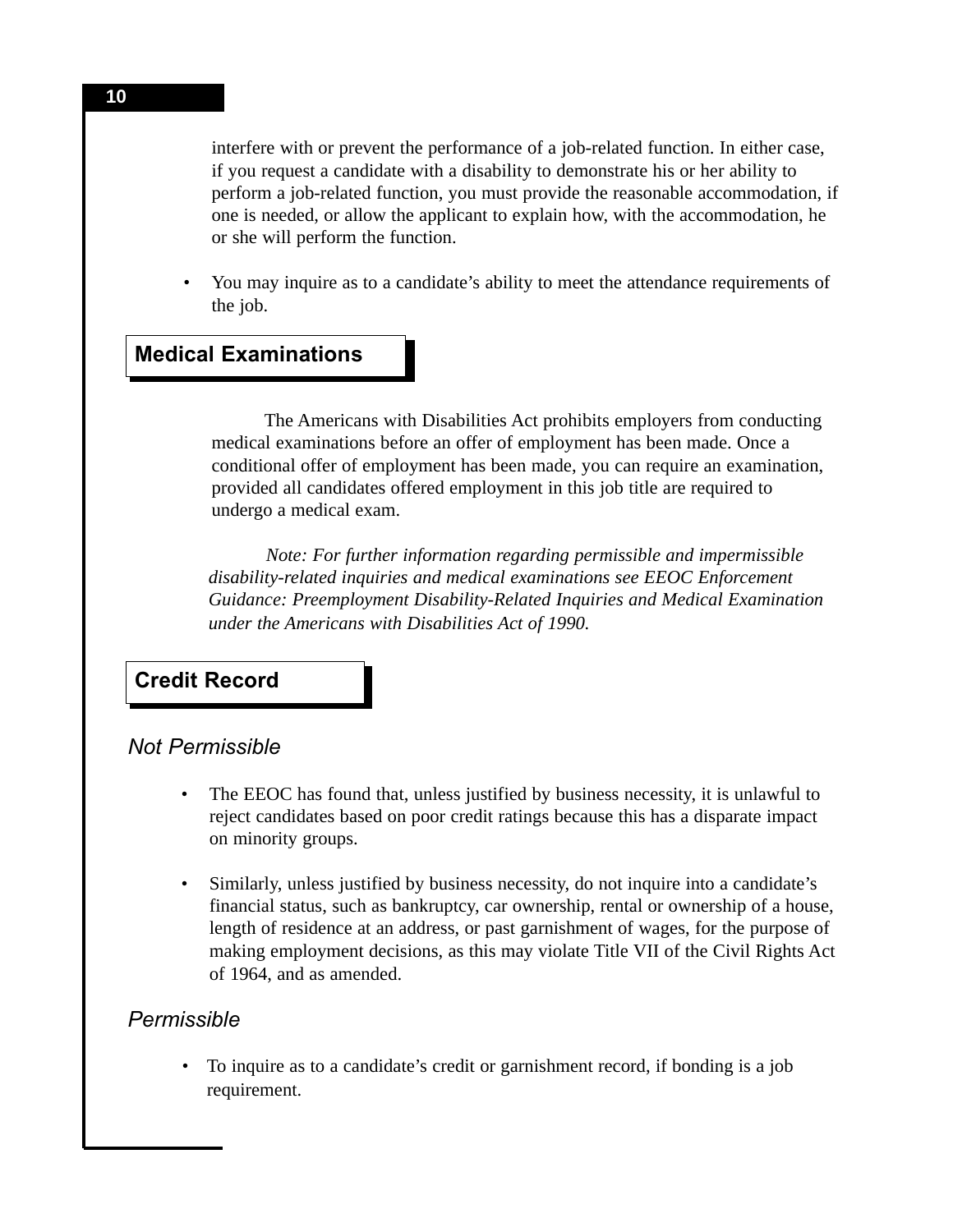# **Military Record**

#### *Not Permissible*

- To ask a candidate if he or she has received a discharge from the military in other than honorable circumstances.
- To inquire into a candidate's military experience *other than* in the Armed Forces of the United States or in a State Militia.

#### *Permissible*

- To ask a candidate if he or she received a dishonorable discharge.
- To ask about a candidate's military experience in the Armed Forces of the United States or in a State Militia, or into a candidate's service in a particular branch of the United States Army, Navy, etc.

*Note: Inquiries regarding military service should be accompanied by a statement that a dishonorable discharge is not an absolute bar to employment and that other factors will be considered in making a final determination to hire or not to hire.*

#### **Criminal Offenses**

#### *Not Permissible*

• The Human Rights Law prohibits inquiring about any prior arrests or criminal accusations not then pending against the candidate that were terminated in the candidate's favor. **This prohibition does not apply to an application for employment as a police officer or peace officer.**

#### *Permissible*

- To inquire as to whether the candidate has ever been convicted of a crime.
- To inquire as to whether there are currently any arrests or criminal accusations pending against the candidate.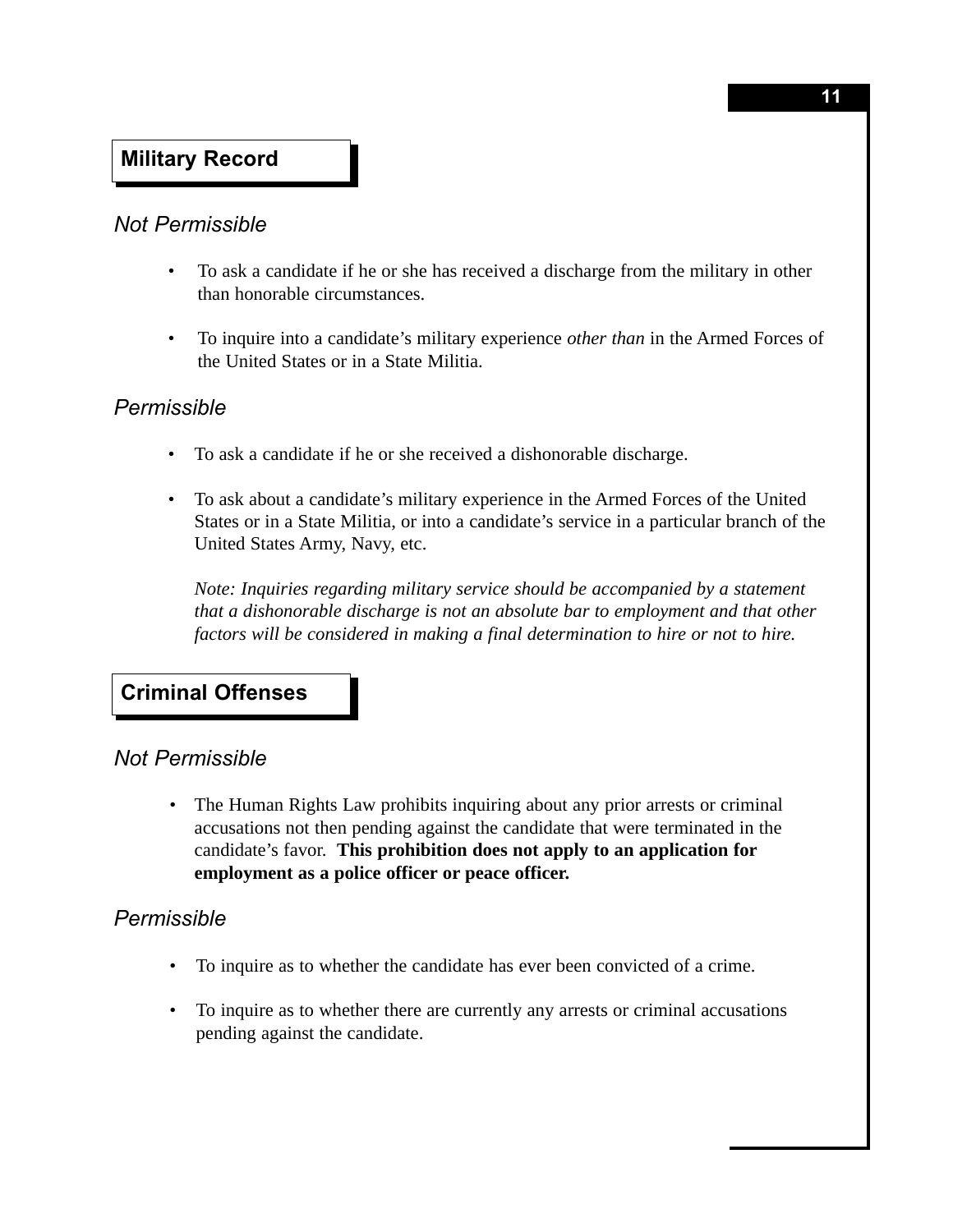*Note: No application for employment may be denied on the basis of the candidate's having been convicted of one or more criminal offenses, or by reason of a lack of "good moral character" based upon one or more criminal convictions, unless:*

- 1. there is a direct relationship between the criminal offense and the employment sought; or
- 2. employing the individual would involve an unreasonable risk to property, or to the safety or welfare of specific individuals or the general public. (Correction Law, section 752)

In assessing whether to disqualify a candidate on the basis of one or more criminal convictions, consider the following:

- The public policy of the State is to encourage the licensure and employment of people previously convicted of one or more criminal offenses.
- The specific duties and responsibilities of the position sought.
- The nature and seriousness of the offense(s).
- The age of the individual at the time of the criminal offense or offenses.
- The extent of the individual's rehabilitation and good conduct.
- The time that has elapsed since the conviction(s).
- The legitimate interest of the agency in protecting property, and the safety and welfare of specific individuals or the general public.
- The bearing, if any, the criminal offense(s) will have on the candidate's fitness or ability to perform the job duties and responsibilities. (Correction Law, section 753)

Generally, only the Department of Civil Service has the authority to disqualify an applicant or eligible candidate who has been guilty of a crime pursuant to Civil Service Law, Section 50.4. However, the Commissioner of Corrections has the authority to disqualify candidates for the position of Correction Officer. Questions concerning disqualification should be addressed to the Investigations Section of the Department of Civil Service, State Campus Building 1, Albany, New York 12239, (518) 457-5360.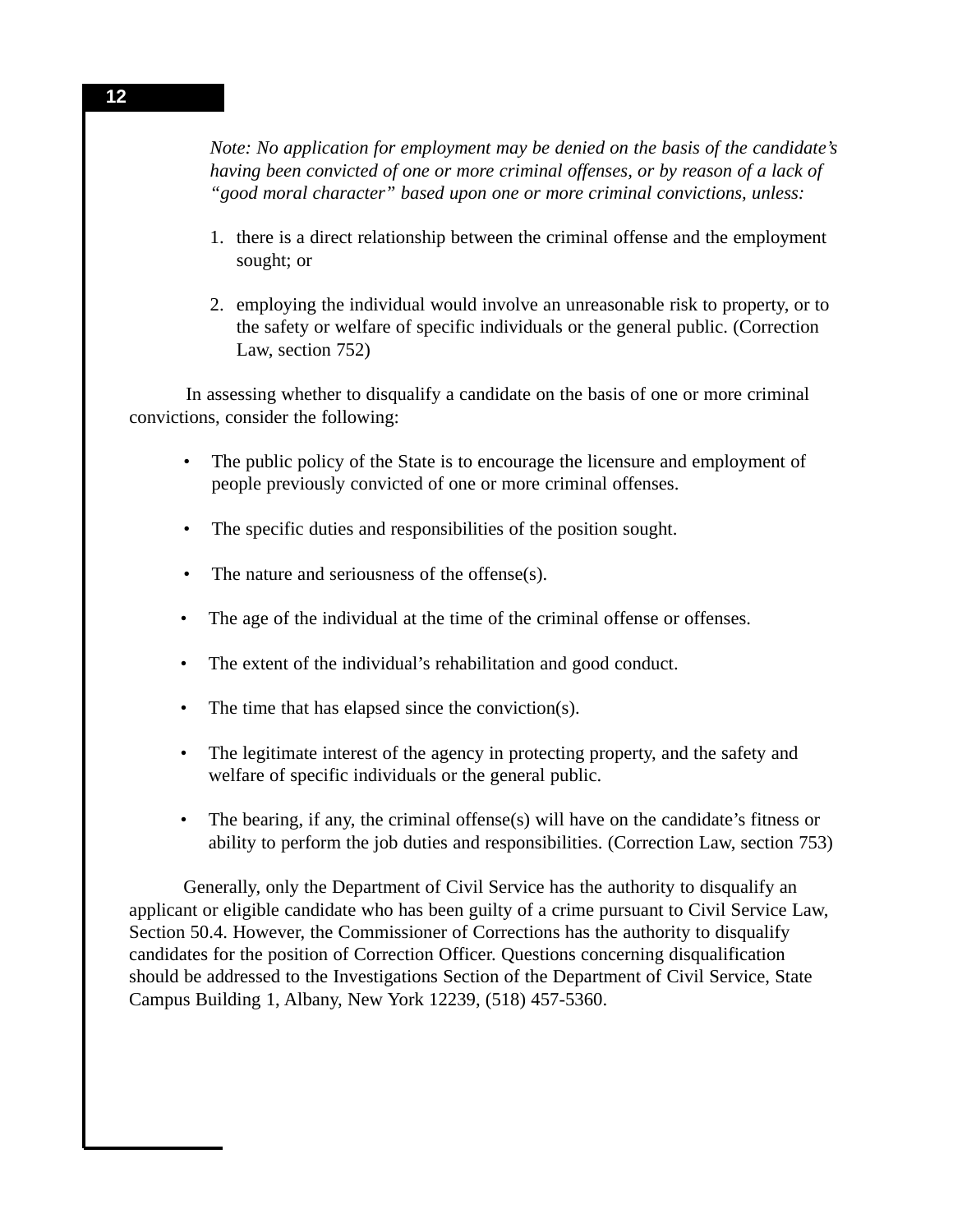# **Language**

#### *Not Permissible*

- To inquire as to a candidate's native tongue.
- To inquire as to how a candidate acquired the ability to read, write or speak a foreign language.

#### *Permissible*

• To inquire whether a candidate speaks or writes a language fluently, when it is required to successfully perform the duties of the position sought.

### **Education**

#### *Not Permissible*

• To ask a candidate for years of school attendance or dates of graduation.

#### *Permissible*

• To inquire into a candidate's academic, vocational or professional education and the schools attended.

#### **References**

#### *Not Permissible*

• To ask for a reference from a member of the clergy.

#### *Permissible*

• To ask for the names of people willing to provide professional references for the candidate.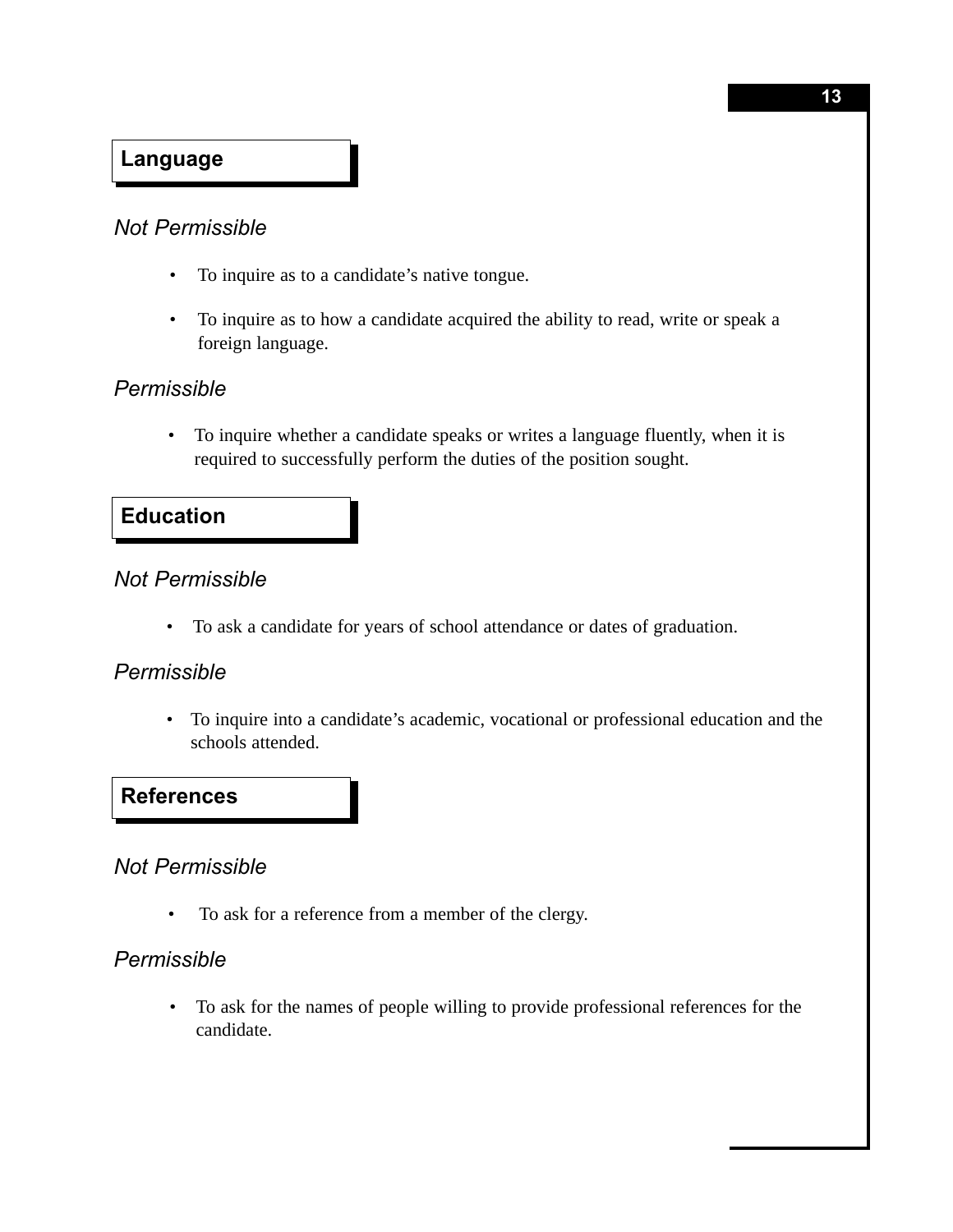# **Licenses**

# *Permissible*

• To inquire whether a candidate has a valid professional or driver's license, if the license is required for the position sought, and to require that a candidate produce such license.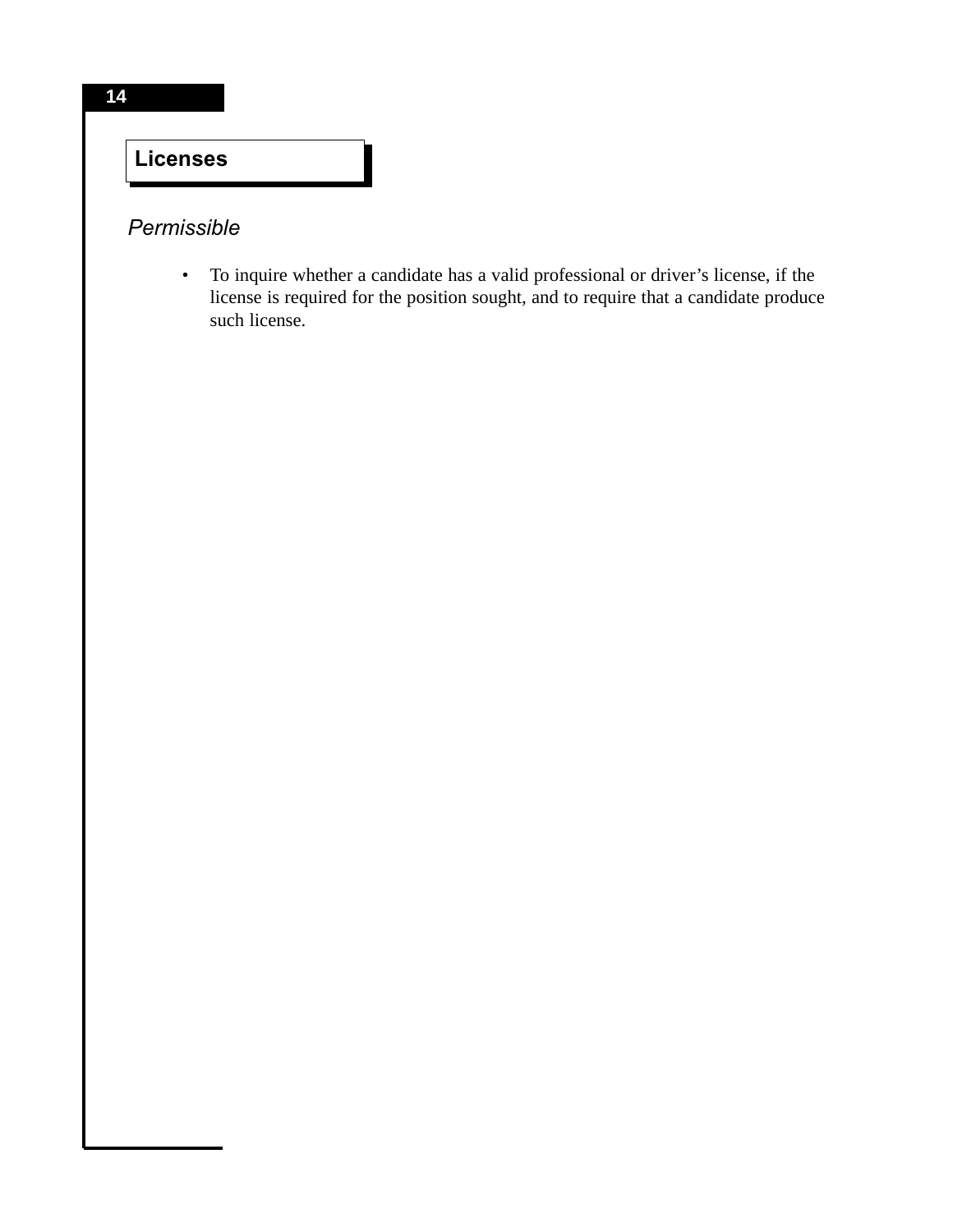# *Conducting the Interview*

Approach each interview in a positive frame of mind remembering that, although you are a prospective employer, you are also a salesperson for your agency and the job you want to fill.

As you are evaluating the candidate, the candidate is also evaluating the position and you as a potential Supervisor. Be cognizant of keeping on schedule; leaving a candidate waiting for a long time is very rude and discourteous. Remember your behavior during this interview reflects directly on you and your agency.



# **A. The Six-Step Interview Plan**

The following is a six-step approach to interviewing that can be modified to fit your own particular needs and circumstances.

#### **1. Introduction**

Introduce yourself and greet the candidate with a handshake and a friendly smile. The more nervous a candidate is, the more important it is that you make an attempt to put him or her at ease. You should offer the candidate a glass of water before beginning the interview Use "small talk" to break the ice.

#### **2. Review the Application**

Go over the information supplied on the application and/or resume, and ask the candidate to elaborate on his/her previous job responsibilities or special projects. The nature, direction and enthusiasm of the candidate's responses can provide you with valuable insight into the candidate's communication skills. These responses may also give you an indication about what the candidate finds interesting or challenging, and how he or she is likely to fit into the particular job.

#### **3. Describe the Job**

Provide a written job description (or class standard) to the candidate, and summarize or review the major job responsibilities. Describe the position in terms of the organization's structure, also mentioning the individuals he/she will be working with, and a brief description of their positions. You might find it helpful to work from a checklist of essential job elements,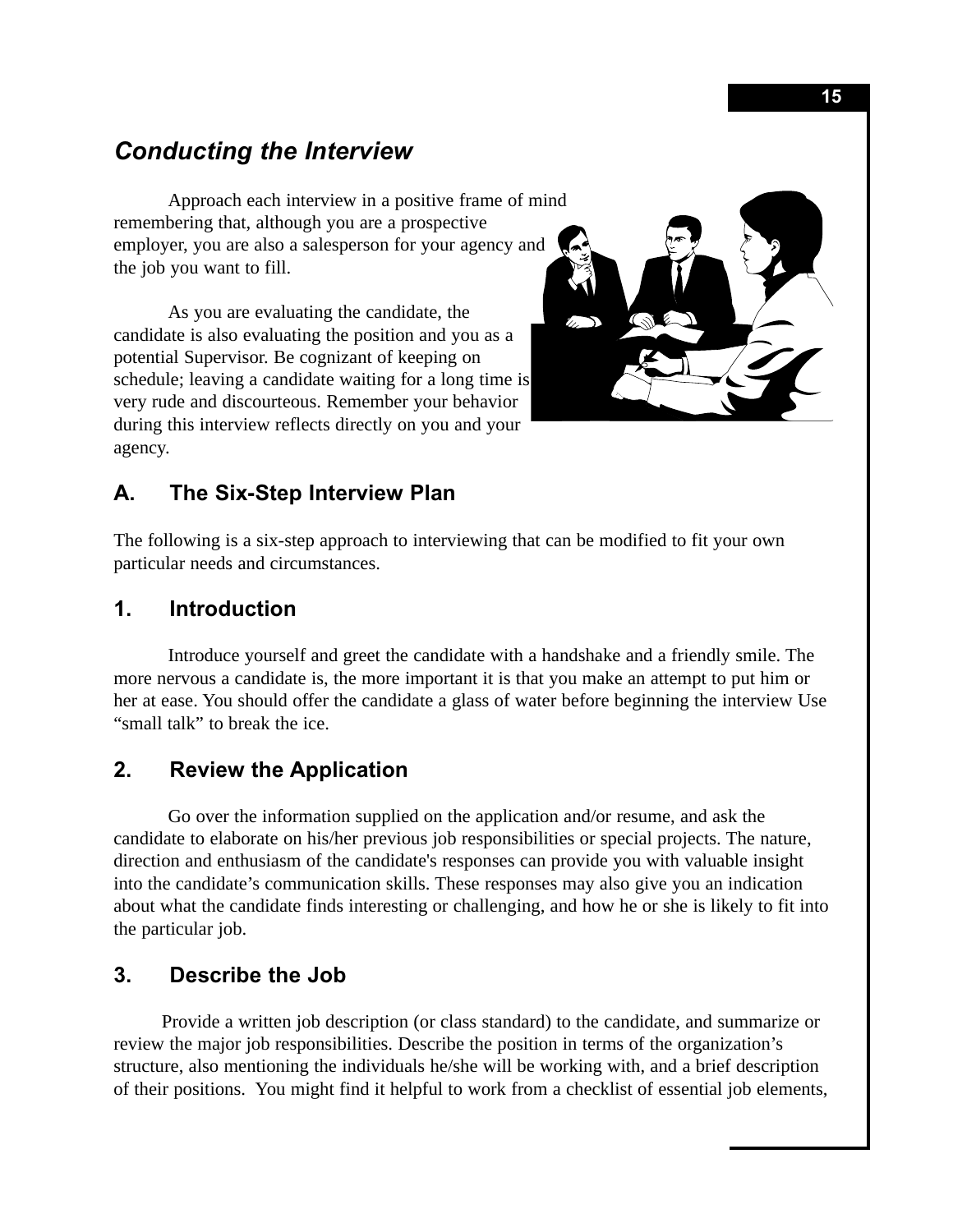responsibilities and requirements that you can review with each candidate. The key consideration is that all candidates are left with basically the same impression of what the job is and requires.

For example, a certain job might require the employee to travel overnight from time to time. Some candidates may regard this as a hardship while others see it as a benefit. You should describe the requirement as precisely as possible in terms of how often and where the prospective employee is likely to travel. Avoid describing the requirement in subjective terms such as "extensive" or "occasional" or "long distance" and so forth. These are subjective assessments, which, in this case, are best left to the individual to make.

#### **4. Candidate Self-Assessment**

Encourage the candidate to assess him or herself against the job. In order to obtain as much information as possible regarding the candidate in relation to the job, encourage responses with open-ended questions such as, "How do you see yourself in relation to this job?" or "What contributions do you think you can make to the work of this agency?" Avoid asking a candidate, "Do you think you can do the job?" Encouraging an open-ended assessment of this type will also provide you with feedback on how well you have described the job and its requirements.

#### **5. Candidate Clarification**

Ask the candidate if he or she has any questions about the job requirements, working conditions, prospective co-workers, supervisors, subordinates or other considerations. Let the candidate know that you and the Personnel Office will be available to answer any questions that might arise after the interview.

#### **6. Closing**

Finally, close the interview by explaining what happens next in the hiring process and thank the candidate for his or her time. If appropriate, explain that once the hiring decision has been made, job offers may be conditioned on favorable results of any necessary professional and/or physical examinations or successful completion of academic requirements.

Avoid stating any type of appointment commitment, even when you are in a position to guarantee it. Beyond the obvious inherent unfairness to other candidates yet to be interviewed, reference checks or agency hiring limitations may cause you to reverse your decision, thereby creating a difficult or embarrassing situation and/or leading to litigation. Typically, the Personnel Office will make the job offer.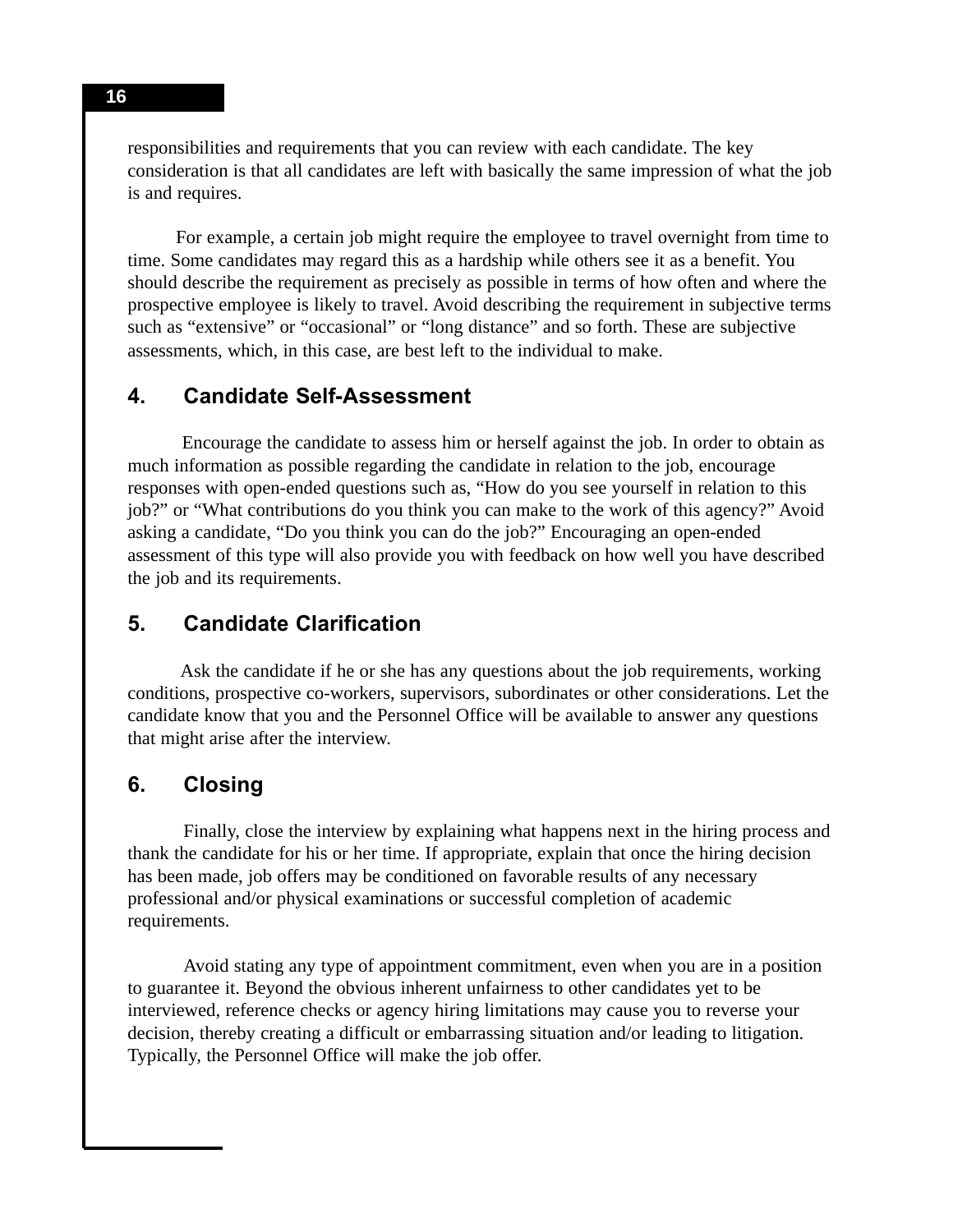If the candidate indicates that he or she has already received another job offer and will be forced to accept that offer unless you make a decision immediately, explain to the candidate that you are unable to make a commitment until all the interviews have been completed. You should inform the candidate when you expect to be making your final decision.

#### **B. Controlling the Interview**

The Six-Step Interview Plan provides a good framework for conducting effective and consistent employment interviews. However, in order for it to help you obtain the information you need to make a sound employment decision, you must have control over the interview. Establishing and maintaining control of the interview requires effective listening combined with good questioning techniques.

The key to effective listening is for you to do minimal talking during the interview. After establishing rapport and describing the job and its requirements to the candidate, let the candidate do most of the talking.

It is important that you pay attention to the candidate. Do not let your mind wander or think ahead to the next question instead of listening to what the candidate is saying. Occasionally, restating a candidate's reply or observation in your own words may be useful.

As noted previously, it is always a good technique to ask questions that require more than a simple "yes" or "no" answer. Your questioning should encourage the candidate to communicate information that will shed light on his or her capability to perform the job effectively. Phrase some of your questions in terms of "who, what, why, when, where and how."

#### **C. Topics to Cover**

Attempt to gain knowledge about the candidate's career growth, stability, achievement, interpersonal skills and interest in the position. Examine the following areas:

*Work Experience*–Compare the duties and responsibilities, supervision and the candidate's likes and dislikes of past and present positions with the position you are seeking to fill. Question the candidate on his or her progress and salary increases. Also find out the candidate's reasons for leaving a past or current job.

*Relevance of Education*–A person's educational choices can reveal important aspects of his or her personality, motivation, character and interests. Key areas include: subjects studied, academic performance, class offices held, night school attendance and work experience while in school.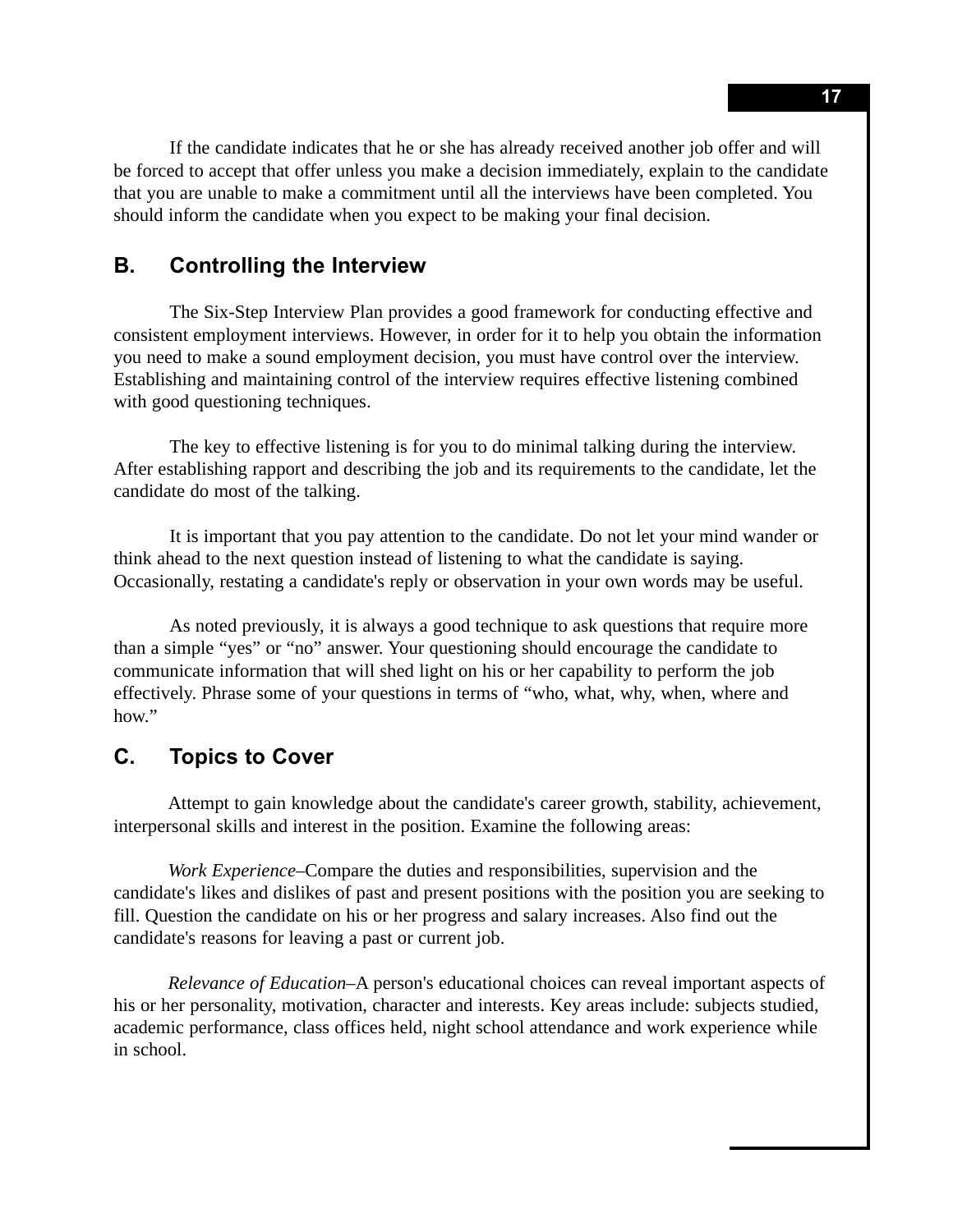*Outside Interests*–Because a candidate has the freedom to choose leisure activities, when relevant to the job, outside interests, such as organization and association memberships, and volunteer work, may be revealing.

*Sensitive Topics*–There may be situations in which you will have to ask sensitive questions or probe for more factual information, even though this may make the candidate uncomfortable. After reviewing the previous section of this guide, you should have a good idea of what you can and cannot ask the candidate. As long as the topic is job related and within permissible parameters, do not hesitate to try to find out what you need to know to make a hiring decision. If the candidate seems upset by this, explain that a fair evaluation depends on clarification of all issues that have a relationship to the job.

#### **D. Note Taking**

Unobtrusive note taking during the interview is necessary to have a record of the information gathered that you can refer to later. Inform the candidate at the beginning of the interview that you will be taking notes so that he or she does not perceive it as a threat or distraction.

#### **E. Interviewing Techniques**

The following techniques will help you conduct a successful interview:

> • *Pay Attention/Listen*–Effective listening cannot be stressed enough. However, be aware that you may be revealing your immediate impression of the candidate through your gestures, expressions and actions. Be certain not to let

negative reactions become obvious to the candidate.

• *Echoing*–Echoing can be used to encourage a candidate to elaborate on a topic. It is useful because you get additional information without asking direct or probing questions. For instance, the candidate has just said, "I didn't like the work." You echo with the words "didn't like the work?" and the candidate knows that you want more information on this matter. The echo technique avoids the appearance of a cross-examination; it prods the candidate into disclosing more specific information without making him or her uncomfortable.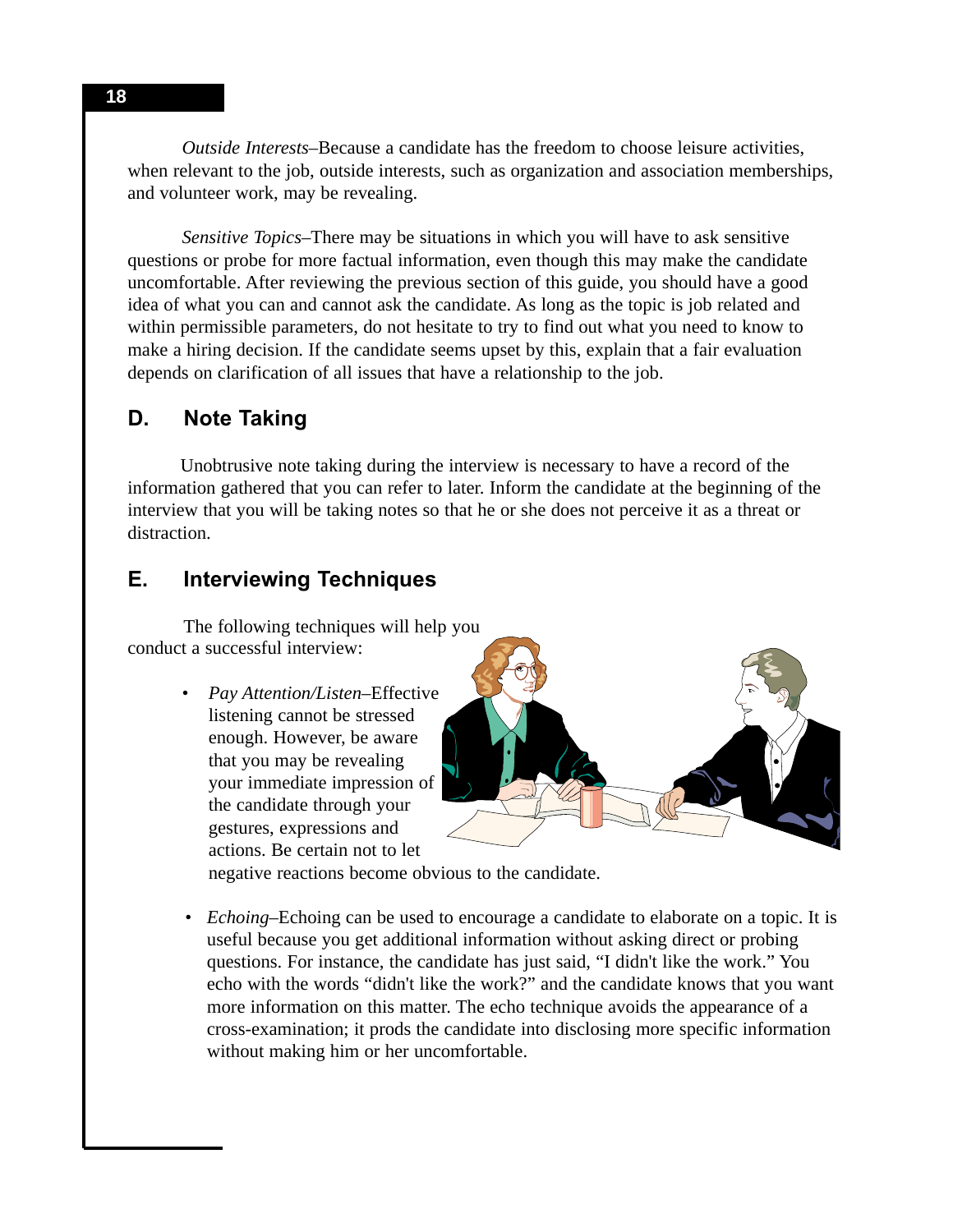- *Level of Language*–Use language appropriate for the position for which you are interviewing; don't talk above or below a candidate's comprehension level.
- *Handling "Problem" Candidates*–Occasionally, a candidate can present problems during the interview. Try to keep the candidate on track. For example, do not let a talkative applicant waste time going off on a tangent. If a candidate evades an important question, be sure to ask the question again to elicit an appropriate response. If a candidate becomes nervous and freezes up, try some "small talk" to put the candidate at ease. Some candidates may be overly prepared or confident and have rehearsed responses to most of your questions. In this case, try direct, probing questions to obtain more information from them.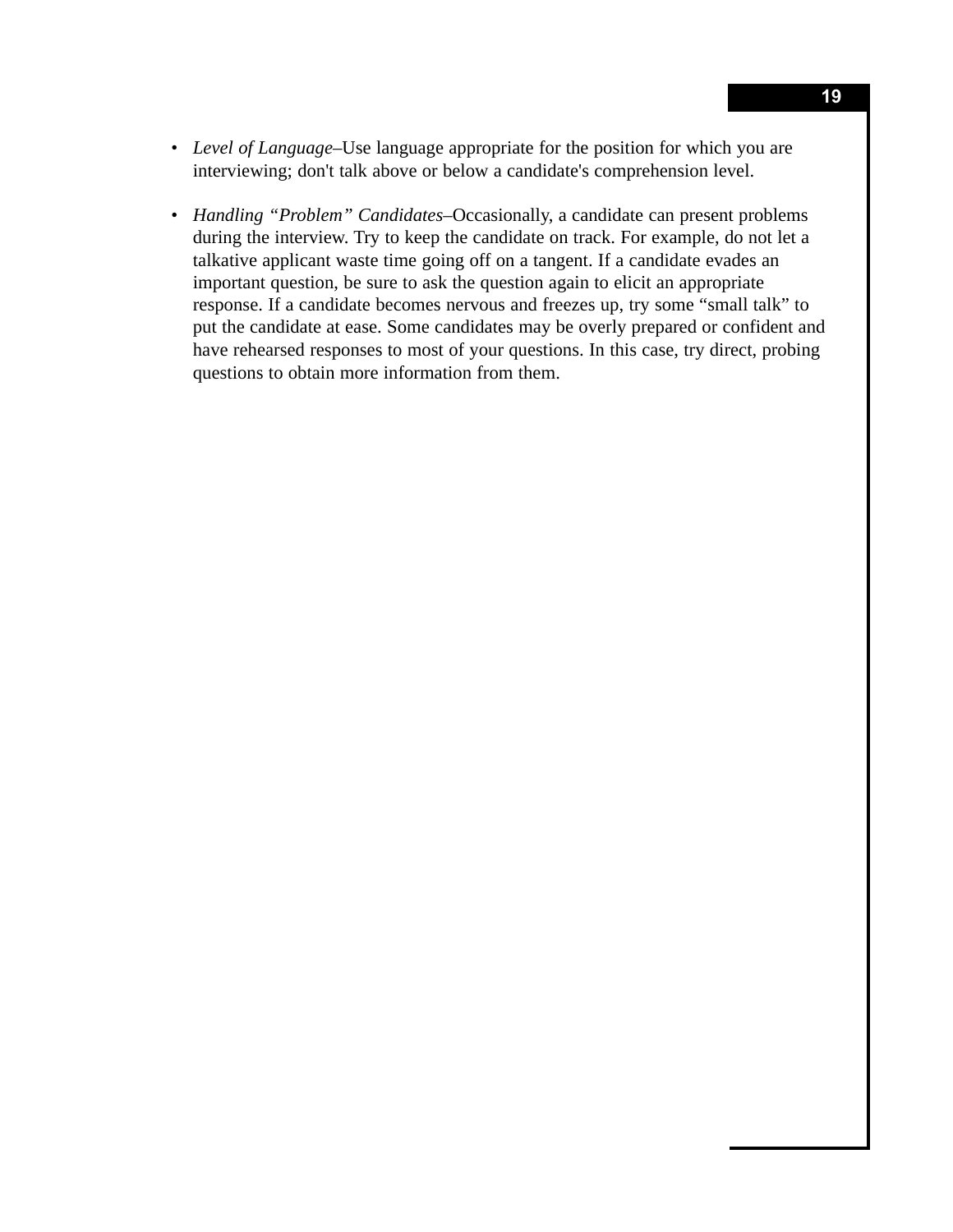# *Post Interview*

The post-interview process should consist, at a minimum, of the five following elements:

# **1. Record Your Observations**

Immediately after each interview, take time to summarize the observations made during the course of the interview. How well did the candidate compare with your concept of the ideal person for the job? In what specific ways did he or she fail to measure up? What were your overall impressions of the candidate? How would you rate the candidate against each of the critical job factors?

Note your observations right away, so you can assess each candidate more objectively against the requirements of the job and not subjectively against the preceding or succeeding candidates.

# **2. Narrow the Field**



After you have interviewed all the scheduled candidates and before you make your final hiring decision, narrow the field to those you would consider hiring for the position. Don't center all consideration around one person and exclude all others from contention, because if your first choice turns down the position, you may have trouble remembering the merits of the other candidates.





#### **3. Check References**

Begin with your first choice and check the references the candidate provided. References from former employers may be helpful in finding out about the candidate's work habits and personal characteristics. Note, however, that many employers today are hesitant to share too much information about a former employee. In fact, some employers will provide no information other than verification that the candidate previously worked for them.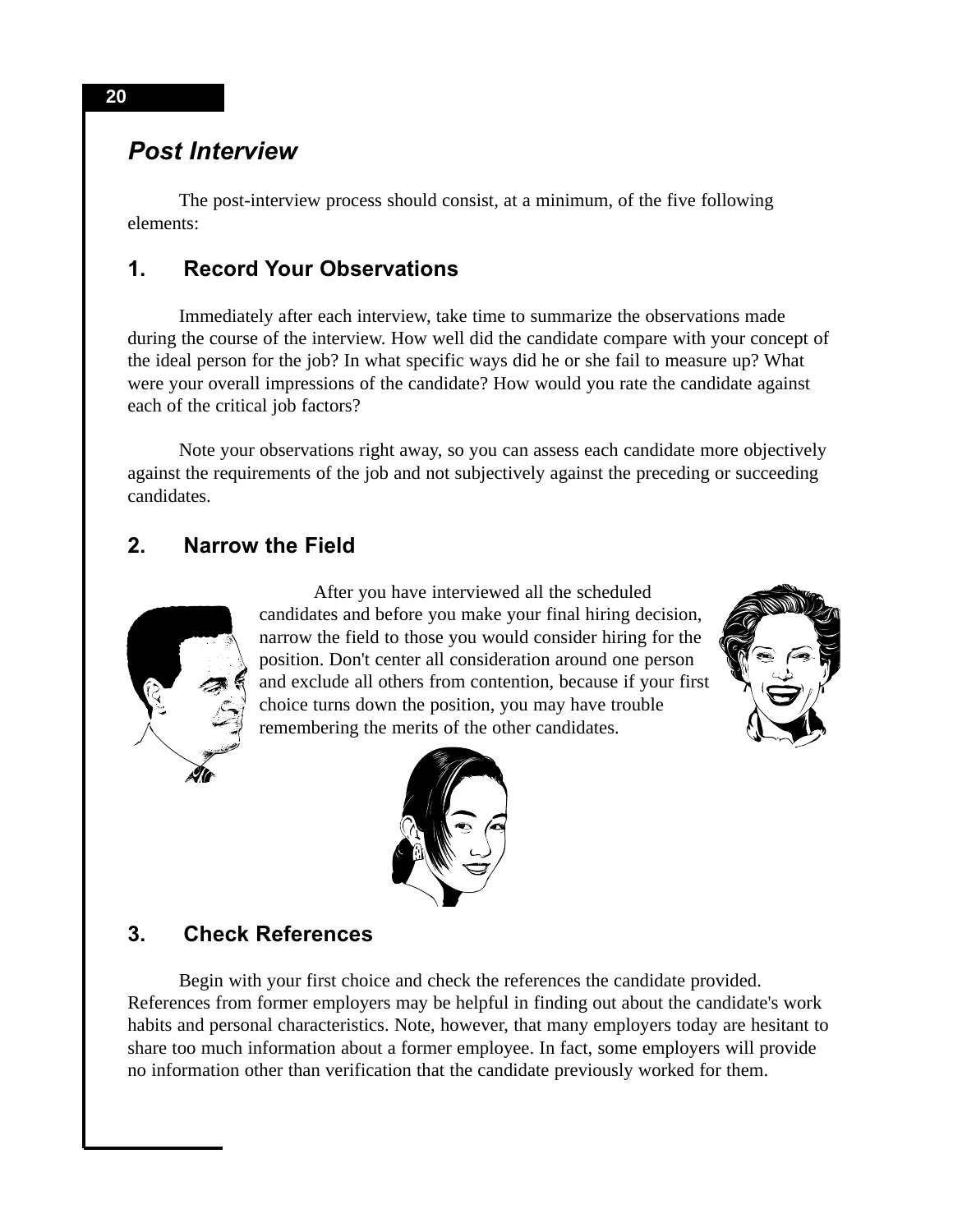Inform the candidate beforehand that you will be checking references. Ask for at least two professional references and, if necessary, secure his or her written consent. This may make it easier for former employers and school officials to release information. Unless this is the candidate's first job, you should do a reference check with at least one recent former employer. Check this reference first.

Be prepared to ask probing questions about the candidate. However, if the employer tells you that the candidate has had some work-related problems, do not automatically exclude the candidate from your list of possible hires. Many good employees have occasional job difficulties that are not completely of their own making which resolve themselves once the employees are able to change job environments. Nonetheless, be concerned about a candidate who has experienced one employment problem after another.

Following are some general questions you might ask, depending on the information you are seeking on an individual's past employment:

- How long have you known the candidate? In what relationship/capacity?
- What was the candidate's position? To whom did he or she report?
- What were the candidate's responsibilities? Scope?
- How did the candidate get along with superiors, peers and subordinates?
- Describe the candidate's attitudes and other personality factors.
- What were some of the candidate's outstanding accomplishments?
- How effective was the candidate in terms of quantity and quality of work?
- How creative was the candidate? How much initiative did he or she display? Motivation level? Resourcefulness?
- Describe the candidate's leadership ability and responsibility levels.
- What were the candidate's strengths? Aptitudes? Weaknesses?
- How well does the candidate express him or herself orally? In writing?
- Did the candidate meet deadlines?
- What was the candidate's salary? Did he or she receive any bonuses?
- Why did the candidate leave?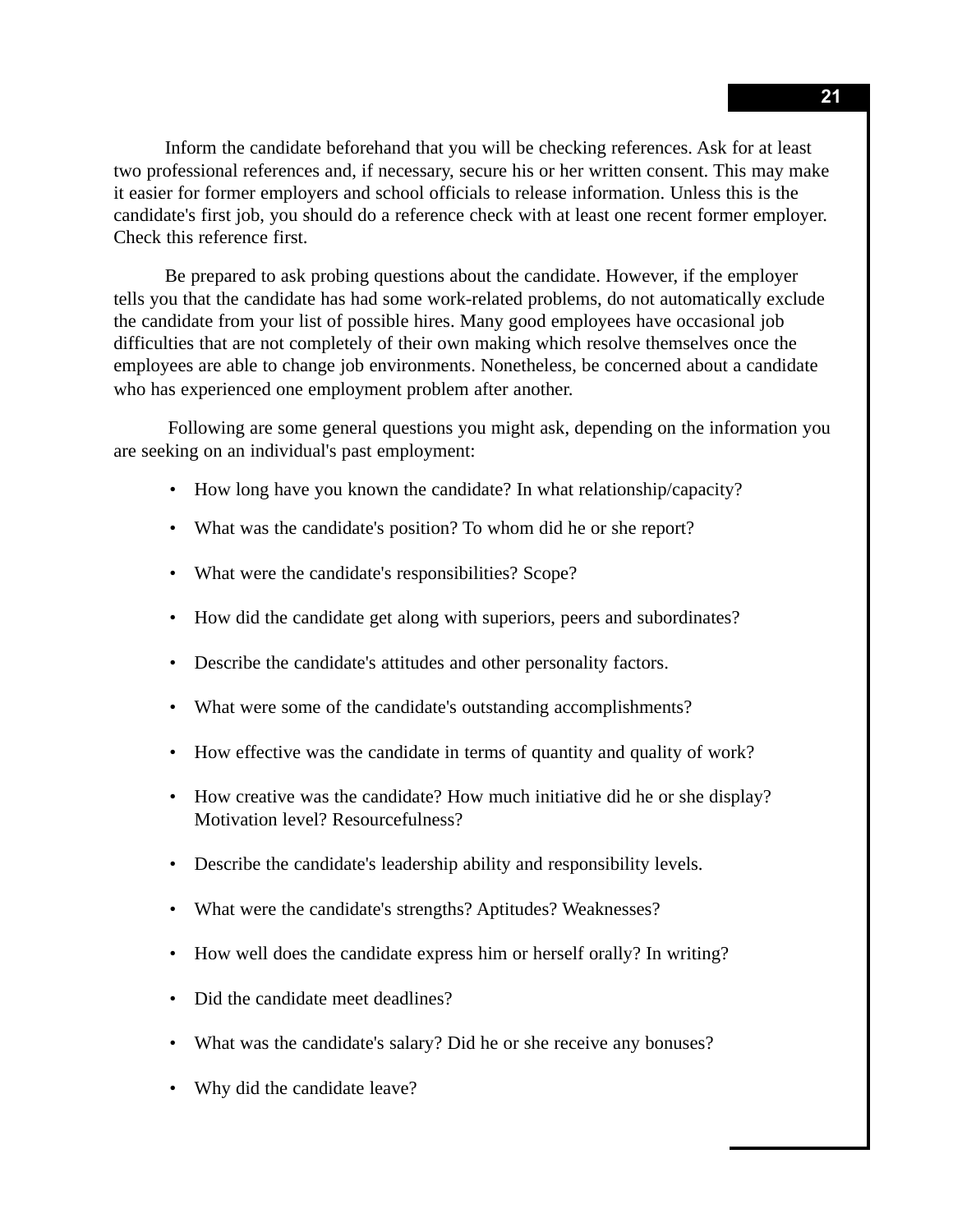- Would you rehire the candidate? (This is probably one of the most important questions to ask, if it is answered honestly.)
- Do you feel that the candidate can work effectively as a (title of job)?

Carefully assess each reference. Be aware of employers who speak too favorably or use faint praise to avoid giving a negative response about a candidate. Conflicting references will have to be evaluated in terms of their relative recency, objectivity and credibility with respect to the work situation.

#### **4. Make The Hiring Decision**

Review all the information you have obtained on the candidates. Consider the following factors in arriving at your final decision:

- Ability to do the work.
- Interest in doing the job.
- Potential for growth.
- Ability to adjust to the job environment.

After careful thought, make the decision to hire or not to hire. A valid selection occurs when the "merit and fitness" of the candidate are the primary determining factors in the decision. Inform the Personnel Officer of your choice.

# **5. Notify Selected Candidate**

Follow your agency procedures with respect to notifying selected candidates. Typically, the Personnel Office notifies the selected candidate by telephone to ensure that he or she is willing and able to accept appointment, and follows up with a written confirmation. Generally, such notification should be made within five business days following the interview and include the following information:

- Full particulars on the position including title, grade, pay, location of employment, its nature and duration, starting date, where to report and any necessary information about living and working conditions.
- Instructions for submitting any documents desired before reporting to work such as proof of veteran's status, college transcripts, licenses or other forms.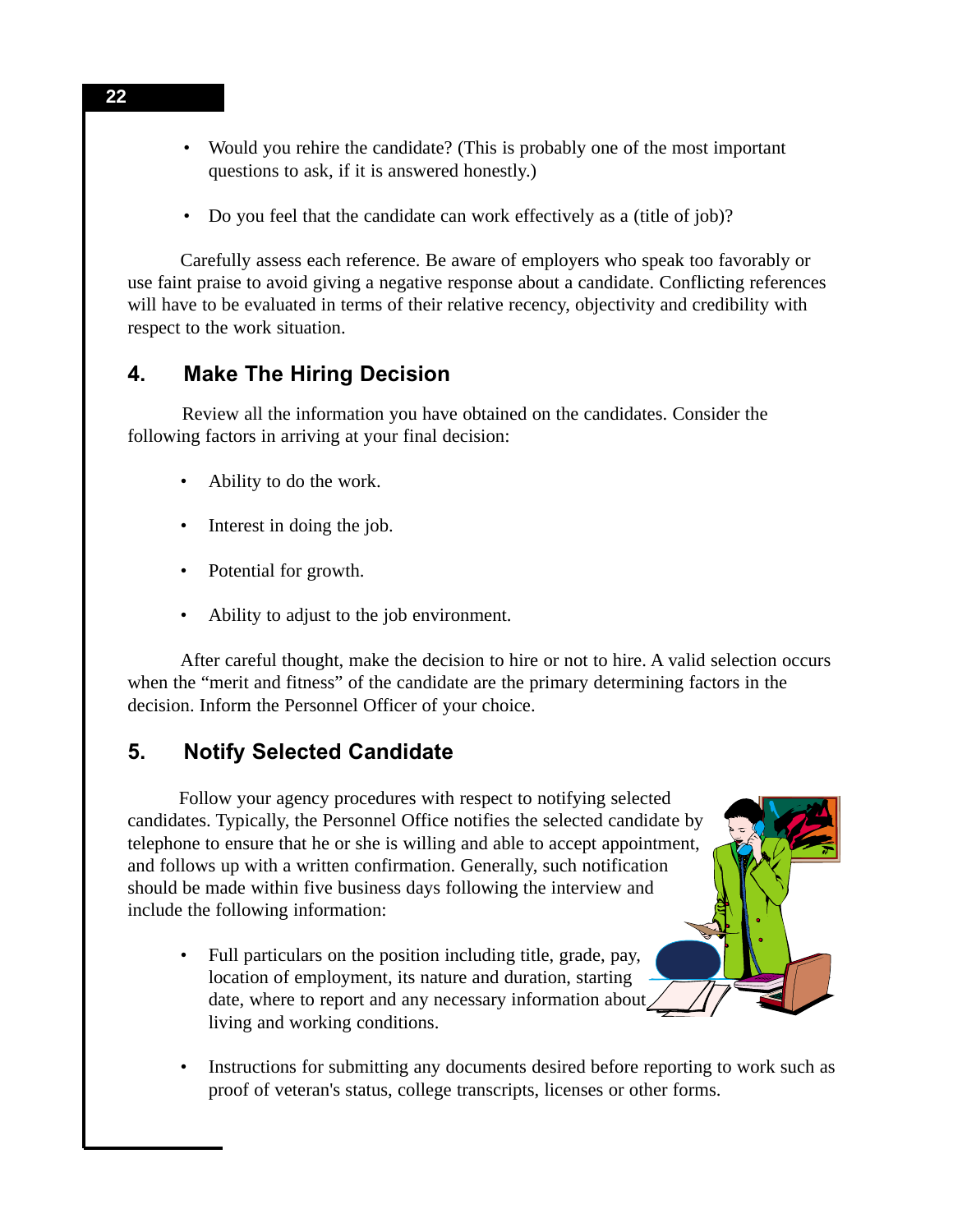• Any conditions the selected candidate will be required to fulfill after reporting to work such as a probationary period or further investigations.

If a candidate declines the job offer, the Personnel Officer or the interviewer should secure a written declination from a candidate who refuses an offer of employment. See the next section for guidance in preparing this document.

#### **6. Notify Unselected Candidates**

Good personnel practice, common courtesy and the New York State Civil Service Law require that the Personnel Office inform candidates not selected of your decision and thank them for their interest. When possible, each candidate should be sent a personal letter. When large numbers are involved, a form letter may be sent.

After all candidates have been notified, the interview process is concluded.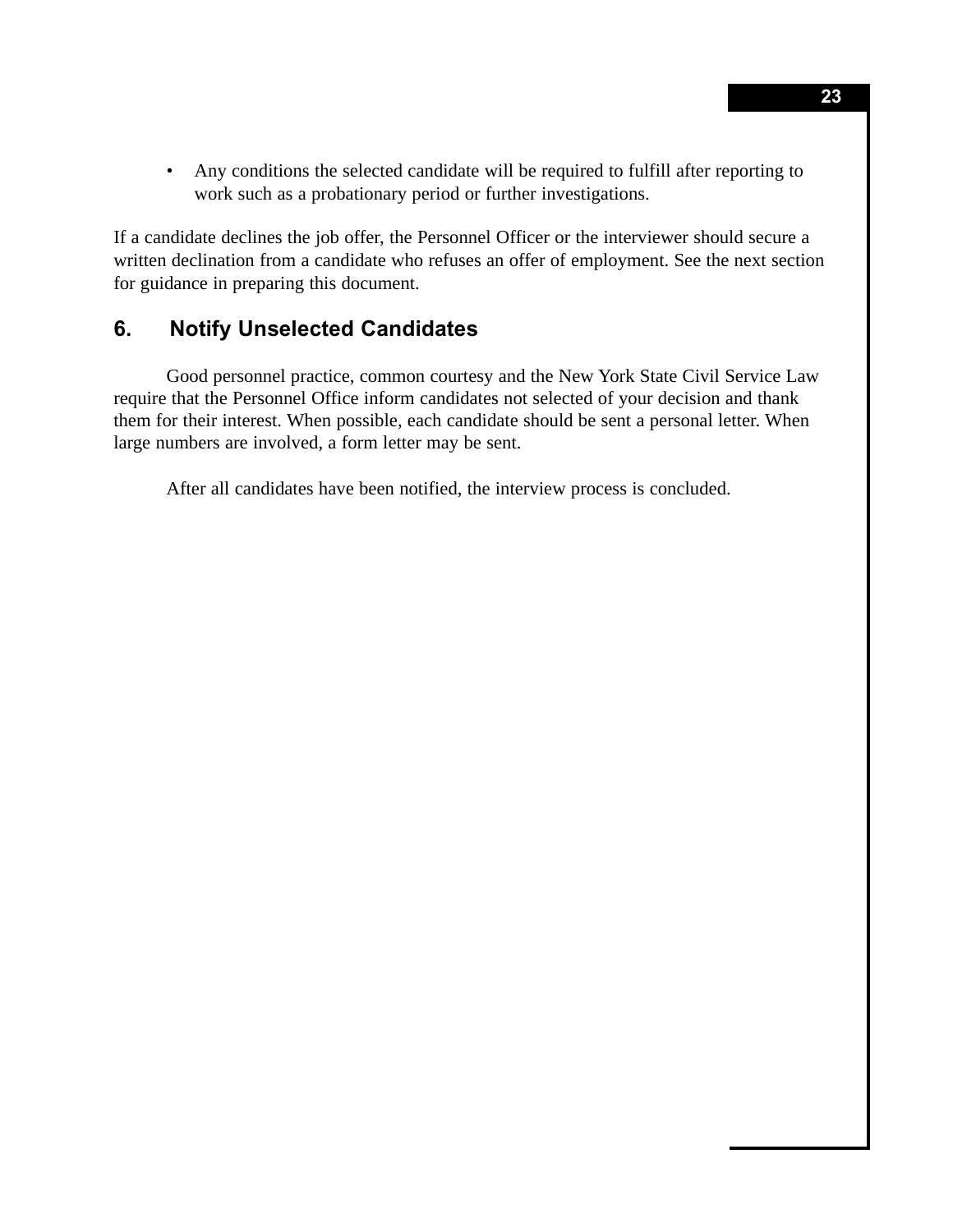# **Appendix**

**Documentation**

**Sample Interviewing Questions**

**Check Sheet**

**Interview Schedule Form**

**Evaluation Worksheet**

**History and Reference Form**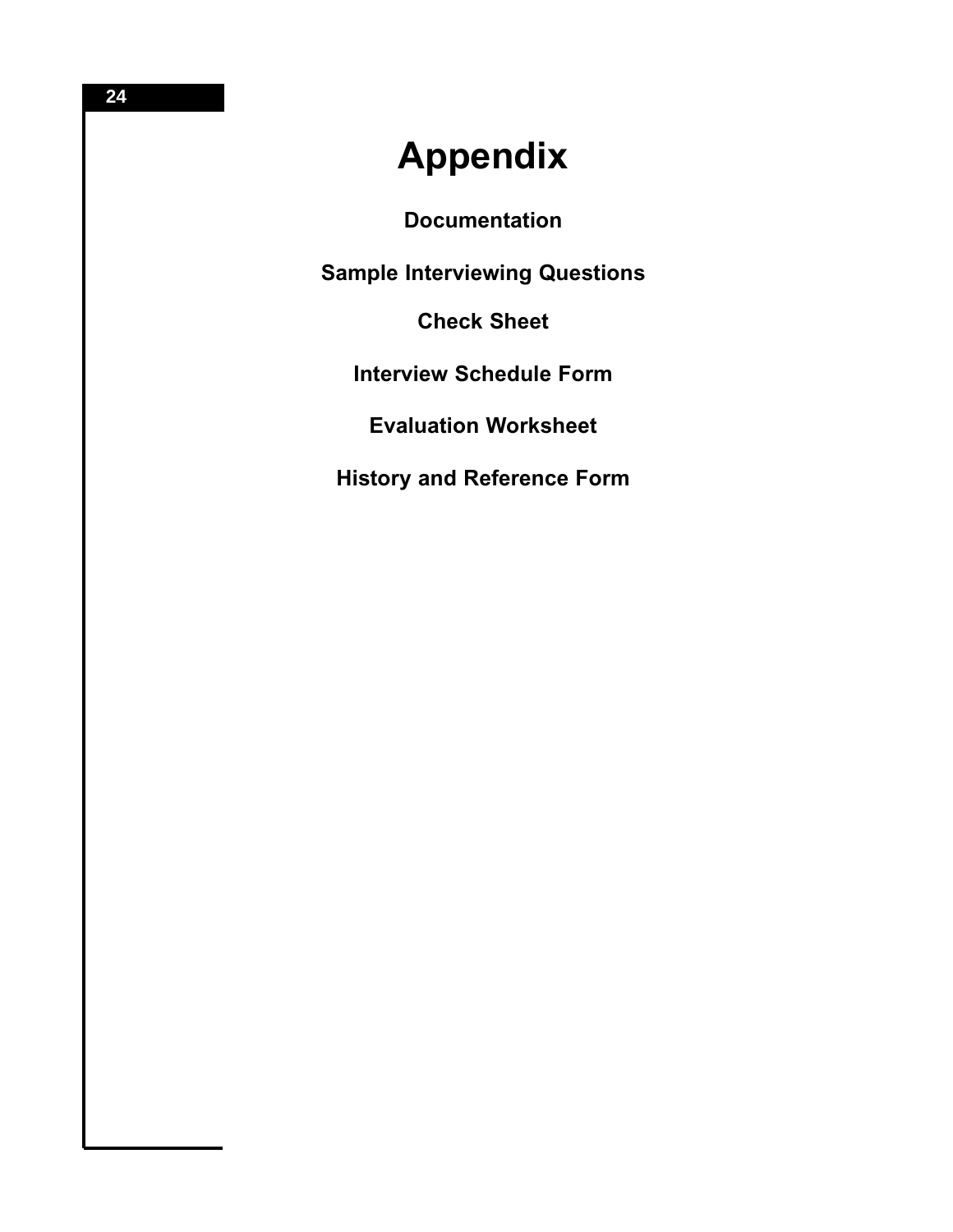# *Documents*

#### **1. Documentation Requirements**

#### **• Declinations**

If a candidate declines a job offer, the Personnel Officer or the interviewer should document this in the personnel record and indicate the reason. A written statement including the specific title, location of the position and reason for the declination should be sent to the candidate to confirm the declination. The candidate should be instructed to notify the Personnel Officer if any of the information is incorrect.

#### **• Selection Memo**

The selection memo substantiates the selection decision. It is prepared by the person responsible for filling the position and is retained in the Personnel Office. The selection writeup must demonstrate that the selected candidate is the best candidate to perform the duties of the position in question. The relationship between the candidate's knowledge, skills and abilities and the duties and responsibilities of the position should be clearly explained. This is an important document in the event of a challenge under the Human Rights Law and Title VII of the Civil Rights Act of 1964, as amended.

In preparing the selection memo, incorporate the selection criteria that were established for the position. Also include information from the application, resume, job analysis, interview, references and/or any other criteria established during the selection process.

#### **• Documentation to Retain**

During the interview process, a large amount of information is typically collected. Following is a list of items that should be retained:

- Application forms and/or resumes for each applicant.
- Date, time and place.
- Name, address and job title of the interviewer(s).
- Questions and responses for each applicant.
- Description of the interview format, interview guides, rating scales, etc.
- Access to Interview Records.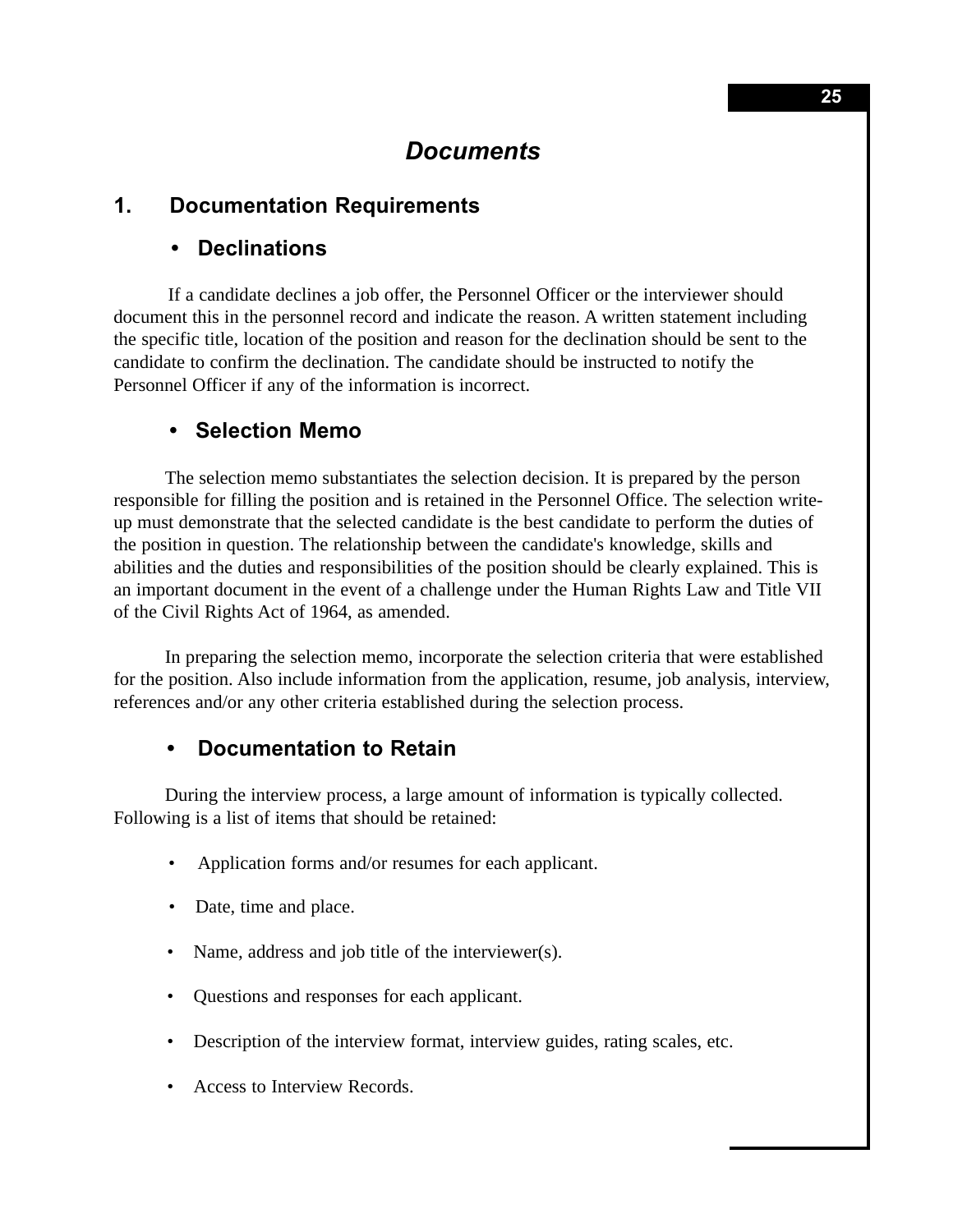Under the Personal Privacy Protection Law (Article 6-A of the Public Officers Law), a candidate or employee has the right to see a portion of his or her records. However, the law also prohibits disclosure of references, as well as advice or recommendations prepared by an interviewer or personnel staff.

To obtain additional information, contact the Records Access Officer at the State agency possessing the records or the Committee on Open Government, 162 Washington Avenue, Albany, NY 12239, (518) 474-2518.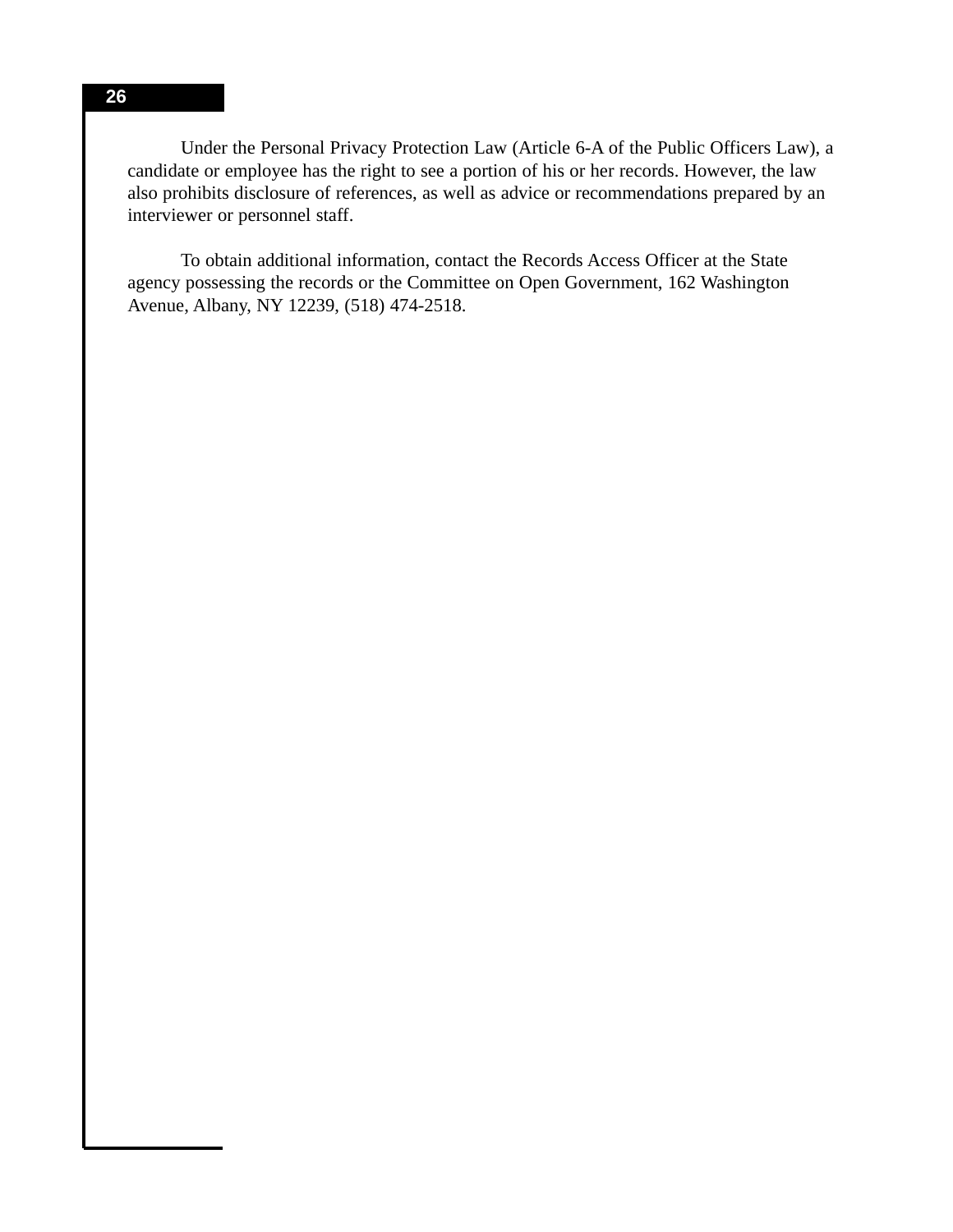#### *Sample Interviewing Questions*

- What were/are your last/present job duties?
- Could you describe a typical day at your past/present job?
- What attracted you to this type of work?
- What aspects of the job were challenging?
- What aspects of the job gave you the most trouble? Why?
- If you had it to do all over again, would you still go into the same kind of work? Why? Why not?
- How do you feel about the progress you made?
- Why did you decide to make a change?
- What might be the toughest aspects of the job if you were to accept the position? What will be the most enjoyable aspects? The least enjoyable?
- What do you think your greatest contribution to the job will be? Where and how do you think you would be able to make your greatest contribution?
- What do you feel were your most significant accomplishments on the job?
- Which of your accomplishments in your past/present position are you most proud?
- What personal accomplishments and attributes make you the proudest?
- What are your goals in your present position for the next one, two and three years?
- What would you have liked to accomplish in your present position that you were not able to? What prevented you from accomplishing these goals?
- What made you decide on majoring in that particular field?
- Were there any accomplishments you felt particularly proud of at school?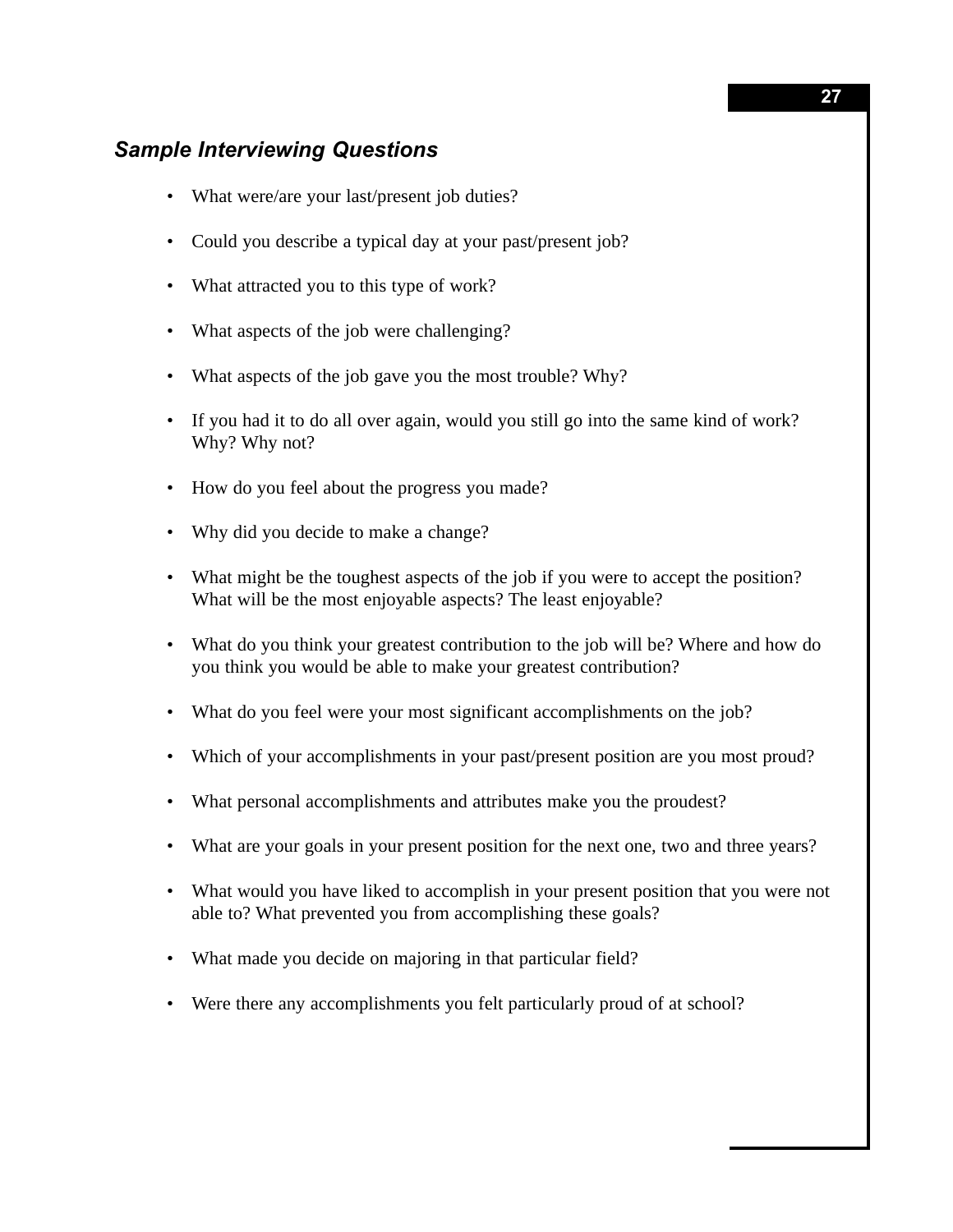# *For Recent College Graduates*

- How did you feel about the college you attended?
- To what extent did it live up to your expectations?
- What made you decide on majoring in that particular field?
- Were there any accomplishments you felt particularly proud of at school?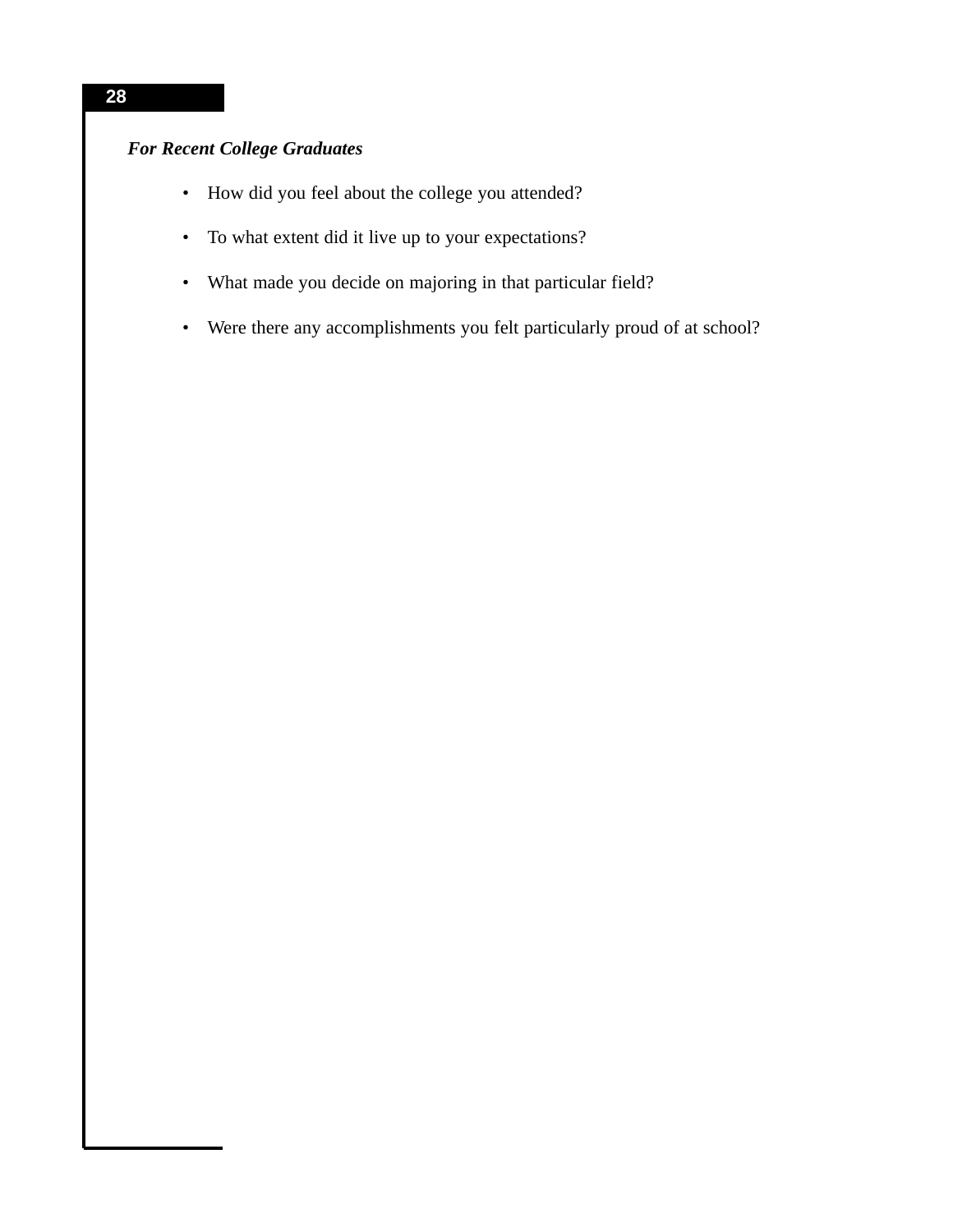# **Interview Schedule**

| <b>Title</b> | Location |
|--------------|----------|
|              |          |

 $\overline{\phantom{a}}$ 

 $\overline{\phantom{a}}$ 

 $\overline{\phantom{a}}$ 

 $\overline{a}$ 

 $\overline{\phantom{0}}$ 

| Date | Time | Applicant | Telephone | <b>Comments</b> |
|------|------|-----------|-----------|-----------------|
|      |      |           |           |                 |
|      |      |           |           |                 |
|      |      |           |           |                 |
|      |      |           |           |                 |
|      |      |           |           |                 |
|      |      |           |           |                 |
|      |      |           |           |                 |
|      |      |           |           |                 |
|      |      |           |           |                 |
|      |      |           |           |                 |
|      |      |           |           |                 |
|      |      |           |           |                 |
|      |      |           |           |                 |
|      |      |           |           |                 |
|      |      |           |           |                 |
|      |      |           |           |                 |
|      |      |           |           |                 |
|      |      |           |           |                 |
|      |      |           |           |                 |
|      |      |           |           |                 |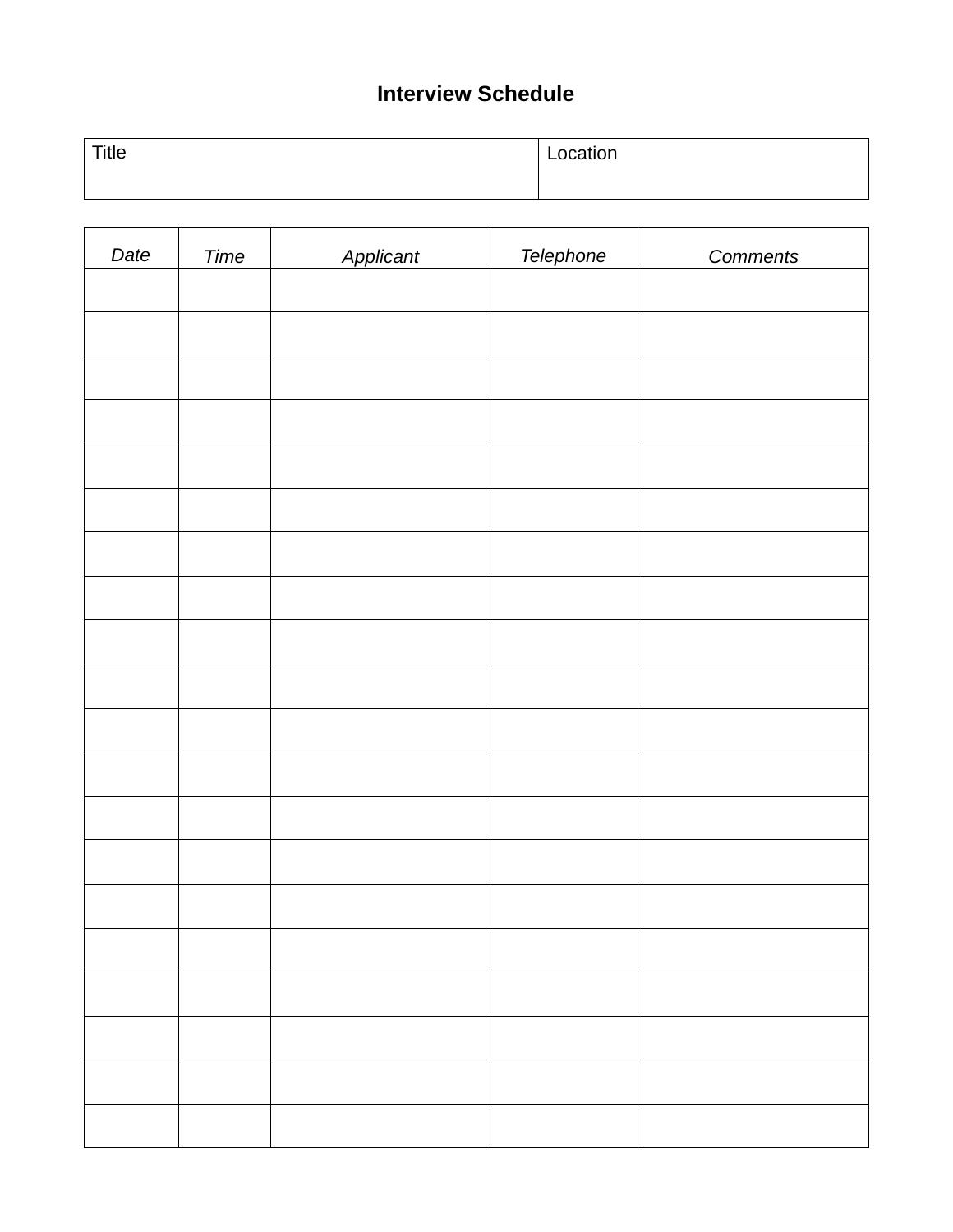# **Evaluation Worksheet**

The following are suggested areas to consider in your interview. Keep in mind that questions and decisions must be based on job-related factors. This evaluation worksheet will become a part of the reviewable records file.

| Candidate's Name    |                 |
|---------------------|-----------------|
| Item # Being Filled | Title           |
| Salary Grade        | <b>Division</b> |
| Section             | Supervisor      |

| Skills | Very<br>Good | Good | Fair | Poor | Comments |
|--------|--------------|------|------|------|----------|
|        |              |      |      |      |          |
|        |              |      |      |      |          |
|        |              |      |      |      |          |
|        |              |      |      |      |          |
|        |              |      |      |      |          |
|        |              |      |      |      |          |
|        |              |      |      |      |          |
|        |              |      |      |      |          |
|        |              |      |      |      |          |
|        |              |      |      |      |          |

| Factors                                                                                                   | Very<br>Good | Good | Fair | Poor | Comments |
|-----------------------------------------------------------------------------------------------------------|--------------|------|------|------|----------|
| Rapport or confidence established during<br>the interview                                                 |              |      |      |      |          |
| Replies to questions completely and<br>accurately                                                         |              |      |      |      |          |
| Appearance                                                                                                |              |      |      |      |          |
| Work experience                                                                                           |              |      |      |      |          |
| Ability to make sound judgments                                                                           |              |      |      |      |          |
| Sense of responsibility shown                                                                             |              |      |      |      |          |
| Ability to deal with people                                                                               |              |      |      |      |          |
| Adaptable and flexible to<br>interruptions/changes in work routine                                        |              |      |      |      |          |
| Adaptable to highly predetermined and<br>repetitive activities                                            |              |      |      |      |          |
| interested in hiring<br>possible interest in hiring<br>candidate has no interest<br>no interest in hiring |              |      |      |      |          |
| Reasons:                                                                                                  |              |      |      |      |          |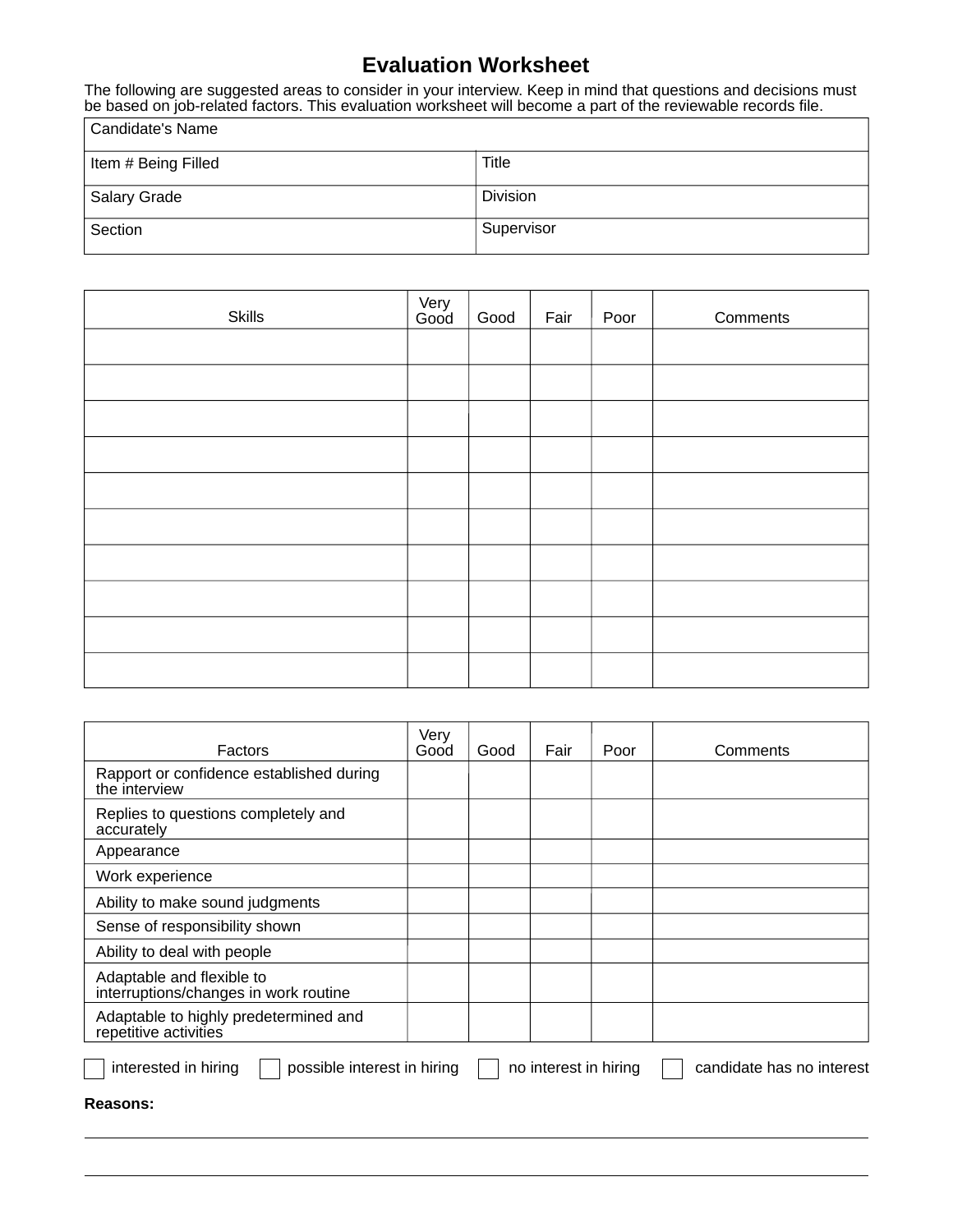# **History and Reference**

The following are suggested areas for a reference check. They may be used in a telephone check or in letters to places of employment or people named. This worksheet or your letter will become a part of the reviewable records file.

| Item # being filled |
|---------------------|
| Title               |
| Salary Grade        |
| <b>Division</b>     |
| Section             |
| Supervisor          |

Name of Candidate

Name of reference:

|                                     | Reference's<br>Estimation |      |      |      |          |
|-------------------------------------|---------------------------|------|------|------|----------|
| Factors                             | Very<br>Good              | Good | Fair | Poor | Comments |
| Quality of work                     |                           |      |      |      |          |
| Volume of work                      |                           |      |      |      |          |
| Attitude toward work                |                           |      |      |      |          |
| Attitude toward staff/co-workers    |                           |      |      |      |          |
| Management/supervisory practices    |                           |      |      |      |          |
| Subordinates' opinions of candidate |                           |      |      |      |          |
| Attendance and punctuality          |                           |      |      |      |          |
| Promotions/awards                   |                           |      |      |      |          |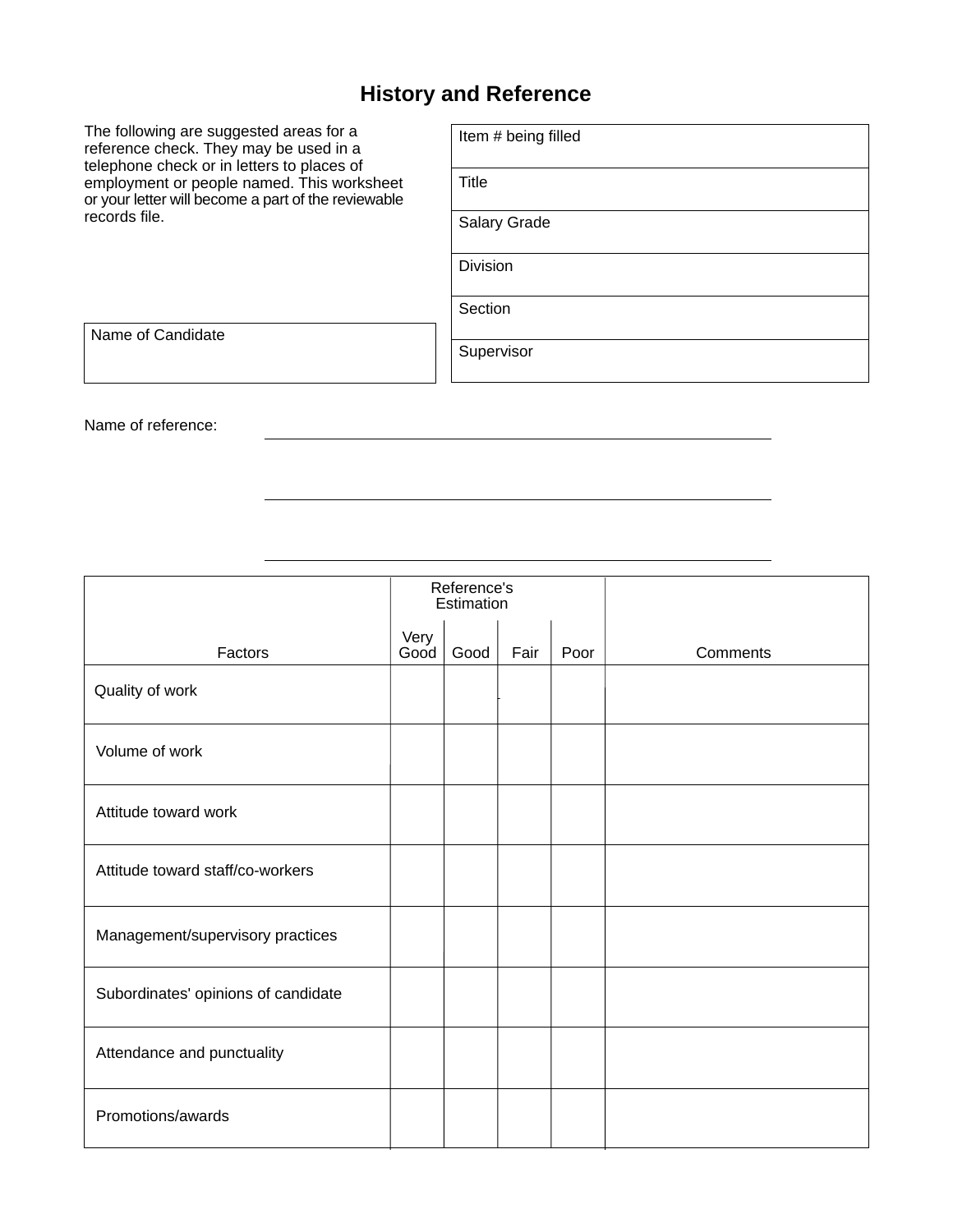# **Check Sheet**

#### *Planning the Interview*

1. Know the job.

- 2. Identify the information you will need from each candidate.
- 3. Outline the interview as you would like it to proceed and consider the following topics to be covered during the interview:
	- work experience
	- education
	- outside interests
- 4. Develop a form or standardized format to use during the interview.
- 5. Schedule the interviews.
	- 6. Send written notification to the candidates.
- 7. Review candidates' personal history forms/resumes.

#### *Conducting the Interview*

- 1. Introduce yourself and try to make the candidate feel at ease.
- 2. Review the candidate's application/resume with the candidate.
- 3. Describe the job/position.
- 4. Ask candidate for self-assessment.
- 5. Provide clarification for candidate.
- 6. Explain to candidate what happens next and then close the interview.

#### *Post-Interview*

- 1. Record your observations.
- 2. Narrow the field to possible candidates you might hire.
- 3. Check references of these candidates.
- 4. Make the hiring decision.
- 5. Notify the selected candidate and then the unselected candidates.